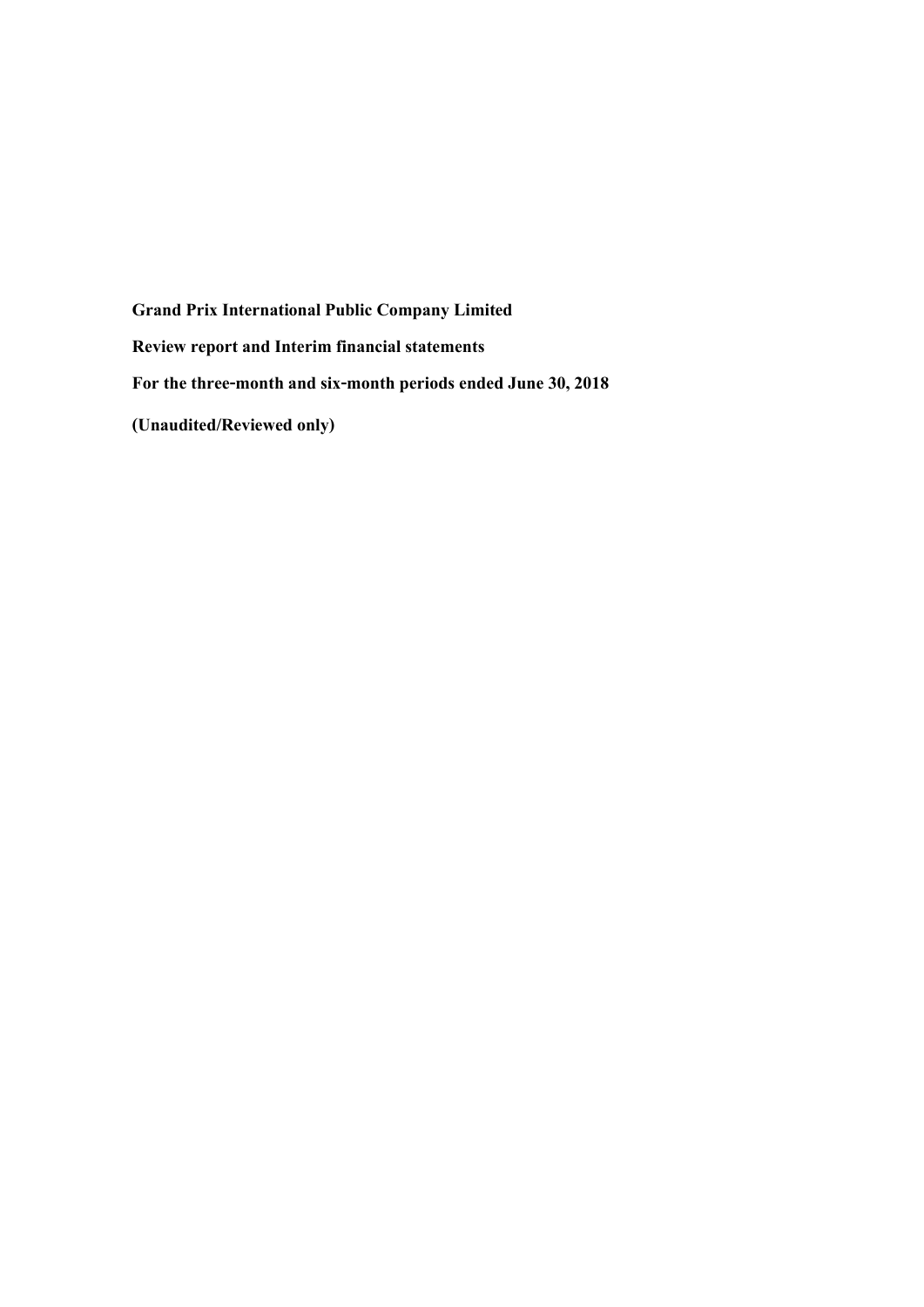#### **Independent Auditor's Report on Review of Interim Financial Information**

#### **To the Board of Directors of Grand Prix International Public Company Limited**

I have reviewed the accompanying statement of financial position as at June 30, 2018, statement of comprehensive income for the three-month and six-month periods end June 30, 2018, statement of changes in shareholders' equity, and statement of cash flows for the six-month periods then ended and including condensed notes to the financial statements of **Grand Prix International Public Company Limited.** The Company's management is responsible for the preparation and presentation of this interim financial information, in all material respects, in accordance with accounting standard No. 34 Interim Financial Reporting. My responsibility is to express a conclusion on this interim financial information based on my reviews.

## **Scope of Review**

I conducted my review in accordance with standard on review engagements No. 2410, "Review of Interim Financial Information Performed by the Independent Auditor of the Entity." A review of interim financial statements consists of making inquiries, primarily of persons responsible for financial and accounting matters, and applying analytical and other review procedures. A review is substantially less in scope than an audit conducted in accordance with standards on auditing and consequently does not enable me to obtain assurance that I would become aware of all significant matters that might be identified in an audit. Accordingly, I do not express an audit opinion on this reviewed interim financial information.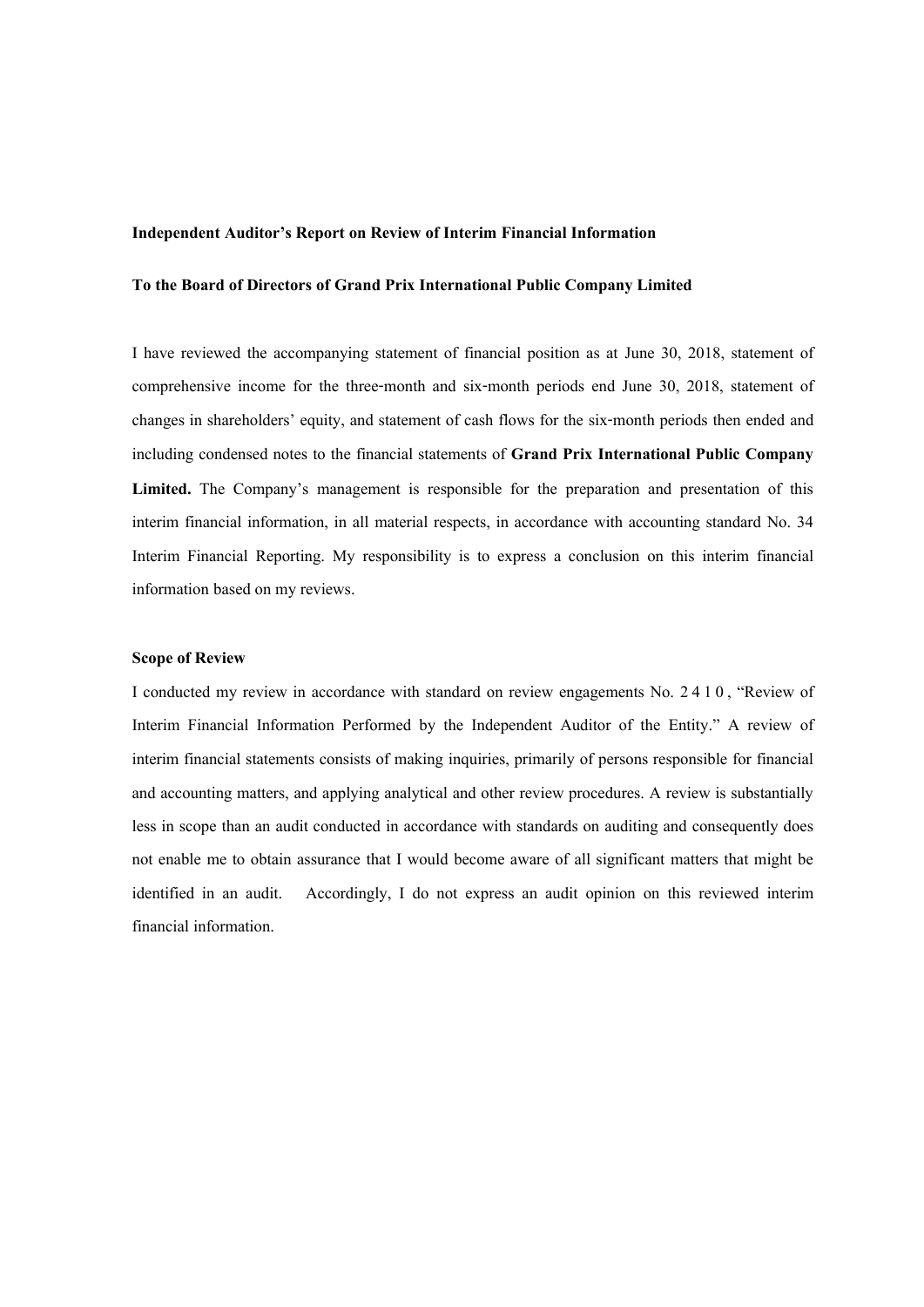## **Conclusion**

Based on my review, nothing has come to my attention that causes me to believe that the accompanying interim financial information is not prepared, in all material respects, in accordance with accounting standard No.34 "Interim Financial Reporting"

## D I A INTERNATIONAL AUDIT CO., LTD.

(Ms.Suphaphorn Mangjit) C.P.A. (Thailand) Registration No. 8125

August 9, 2018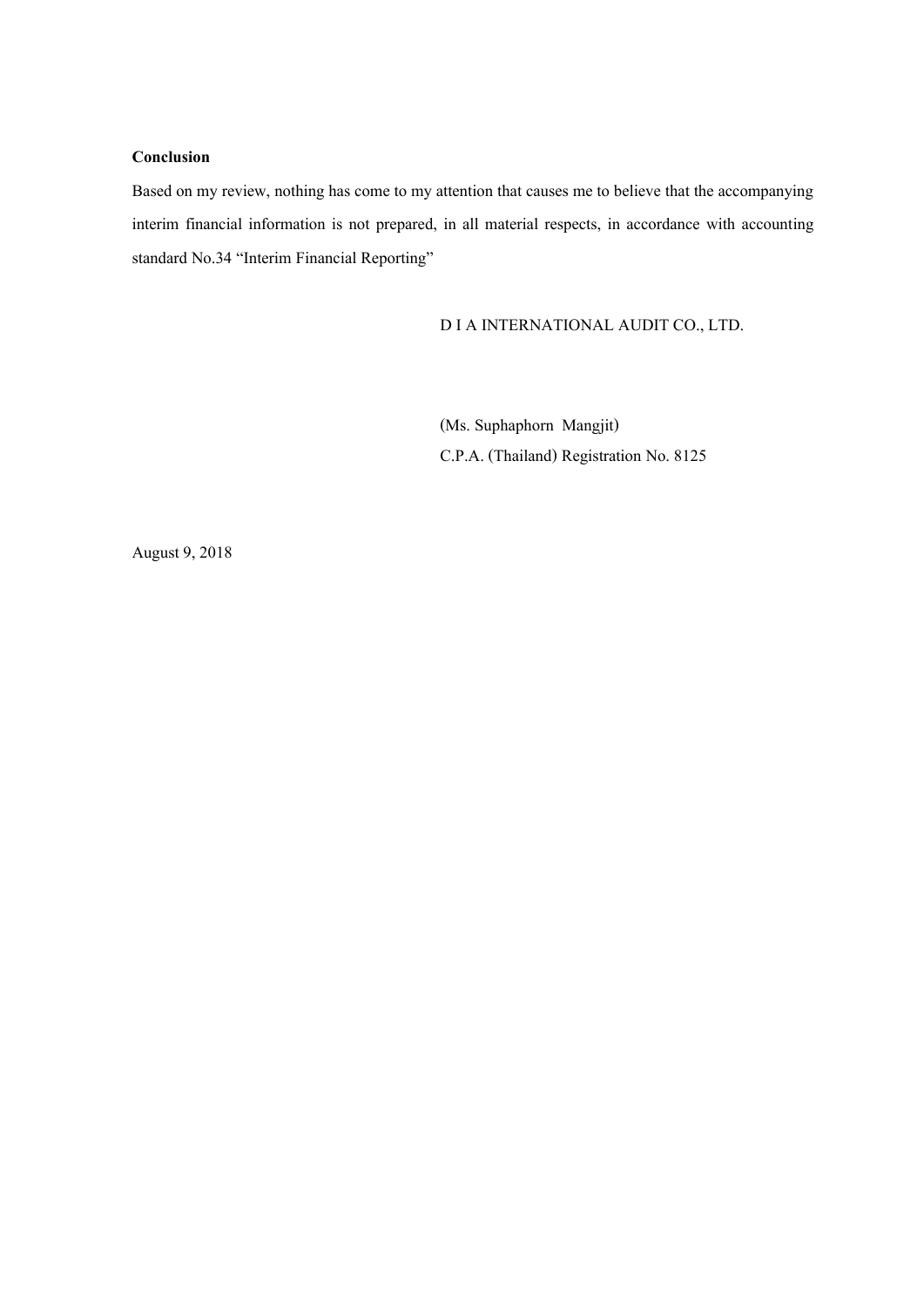## **Statement of financial position**

**As at June 30, 2018**

| <b>Assets</b>                       | <b>Notes</b>   | June 30, 2018<br>(Unaudited/<br><b>Reviewed only)</b> | December 31, 2017<br>(Audited) |
|-------------------------------------|----------------|-------------------------------------------------------|--------------------------------|
| <b>Current assets</b>               |                |                                                       |                                |
| Cash and cash equivalents           | 4              | 11,846,005.85                                         | 413,988,568.84                 |
| Current investments                 | 5              | 672,806,907.48                                        | 330,159,679.92                 |
| Trade and other current receivables | 6              | 96,006,844.30                                         | 156,619,047.10                 |
| Inventories                         | $\overline{7}$ | 9,725,581.36                                          | 5,910,736.13                   |
| <b>Total current assets</b>         |                | 790,385,338.99                                        | 906,678,031.99                 |
| <b>Non-Current Assets</b>           |                |                                                       |                                |
| Restricted bank deposit             | 8              | 423,300.00                                            | 5,423,300.00                   |
| Long-term loan to related persons   | 20.3.2         | 678,141.00                                            | 355,593.00                     |
| Investment property                 | 9              | 32,239,860.10                                         | 32,239,860.10                  |
| Property, plant and equipment       | 10             | 132,820,247.37                                        | 130, 130, 230.69               |
| Other intangible assets             | 11             | 3,961,161.02                                          | 3,597,161.47                   |
| Deferred tax assets                 | 12.1           | 4,476,112.31                                          | 4,053,414.92                   |
| Other non-current assets            |                | 5,086,227.13                                          | 2,418,696.96                   |
| <b>Total non-current assets</b>     |                | 179,685,048.93                                        | 178,218,257.14                 |
| <b>Total assets</b>                 |                | 970,070,387.92                                        | 1,084,896,289.13               |

The notes to the interim financial statement are an integral part of this interim financial statement.

(Sign) ………………………...…………………………………………………………... Directors

( Mr. Anothai Eamlumnow ) ( Mr. Peeraphong Eamlumnow )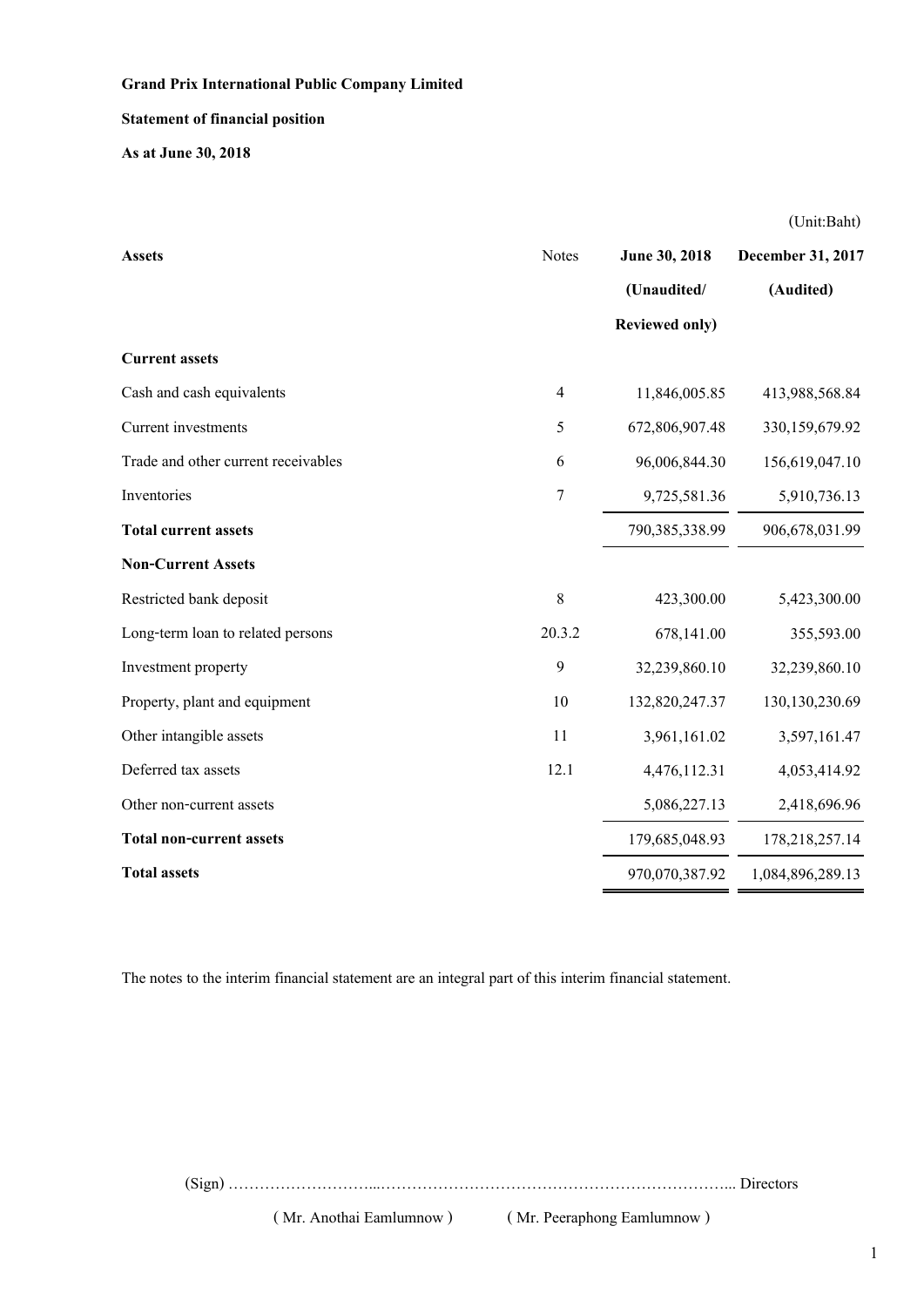#### **Statement of financial position (Cont.)**

**As at June 30, 2018**

**Liabilities and shareholders' equity** Notes **June 30, 2018 December 31, 2017 (Unaudited/ (Audited) Reviewed only) Current liabilities** Trade and other current payables 13 41,497,365.05 55,400,781.45 Unearned revenues 14 606,795.33 256,639,374.77 Current portion of long-term debts 15 408,373.08 780,934.80 Accrued income tax 42,461,725.51 7,957,327.43 **Total current liabilities** 84,974,258.97 320,778,418.45 **Non current liabilities** Liabilities under finance lease contract 15 Non-current provisions for employee benefits 16.1 23,641,579.06 22,208,497.06 **Total non-current liabilities** 23,641,579.06 22,208,497.06 **Total liabilities** 108,615,838.03 342,986,915.51

The notes to the interim financial statement are an integral part of this interim financial statement.

(Sign) ………………………...…………………………………………………………... Directors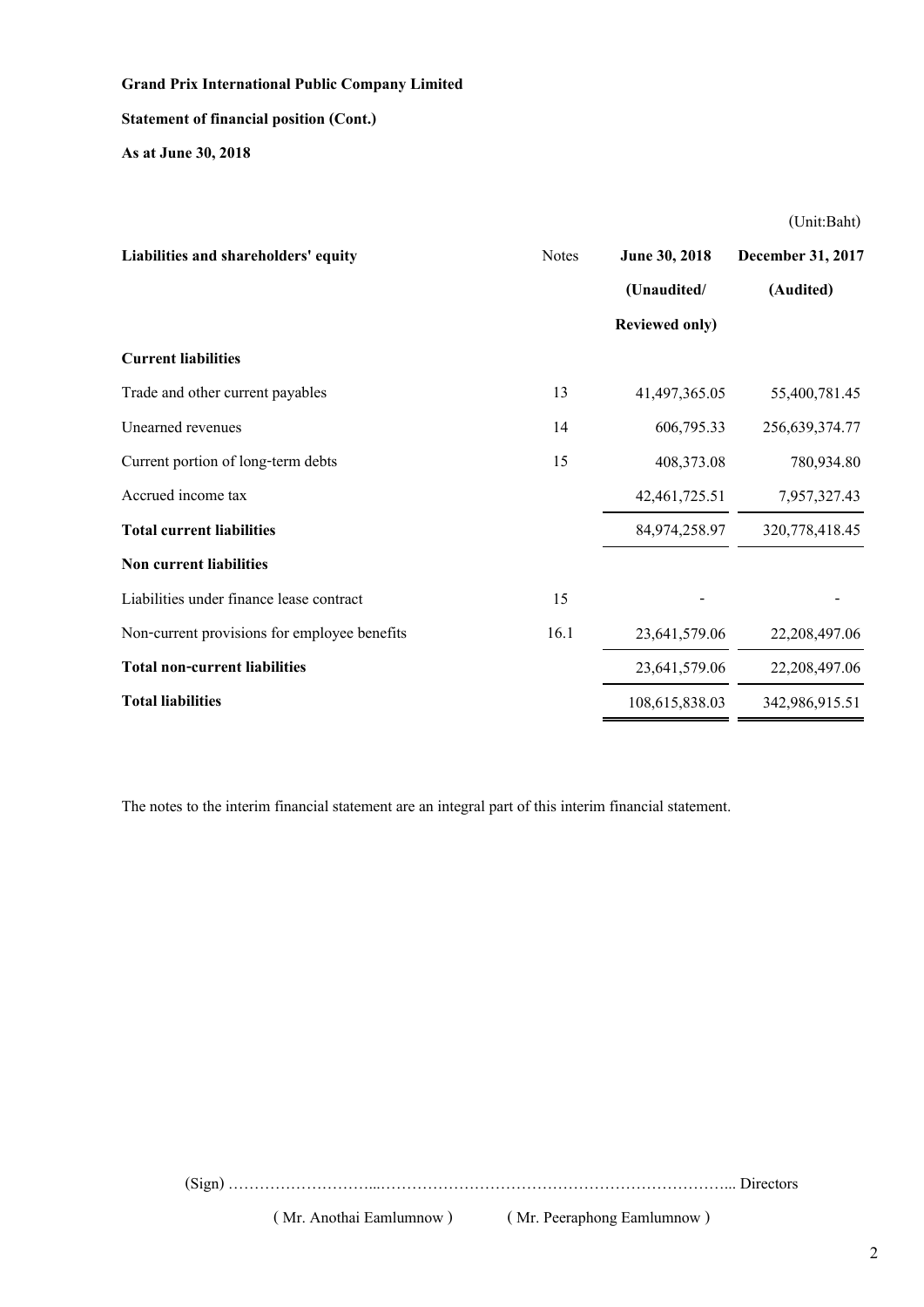## **Statement of financial position (Cont.)**

**As at June 30, 2018**

(Unit:Baht)

| Liabilities and shareholders' equity (Cont.) | June 30, 2018         | December 31, 2017 |
|----------------------------------------------|-----------------------|-------------------|
|                                              | (Unaudited/           | (Audited)         |
|                                              | <b>Reviewed only)</b> |                   |
| Share capital                                |                       |                   |
| Authorized share capital                     |                       |                   |
| 600,000,000 common shares of Baht 0.50 each, | 300,000,000.00        | 300,000,000.00    |
| Issued and paid-up share capital             |                       |                   |
| 600,000,000 common shares of Baht 0.50 each, | 300,000,000.00        | 300,000,000.00    |
| Premium on share-based payment               | 110,561,100.00        | 110,561,100.00    |
| Premium on common share                      | 285,434,649.17        | 285,434,649.17    |
| Retained earnings                            |                       |                   |
| Appropriated                                 |                       |                   |
| Legal reserve                                | 30,000,000.00         | 30,000,000.00     |
| Unappropriated                               | 135,458,800.72        | 15,913,624.45     |
| Total shareholders' equity                   | 861,454,549.89        | 741,909,373.62    |
| Total liabilities and shareholders' equity   | 970,070,387.92        | 1,084,896,289.13  |

The notes to the interim financial statement are an integral part of this interim financial statement.

(Sign) ………………………...…………………………………………………………... Directors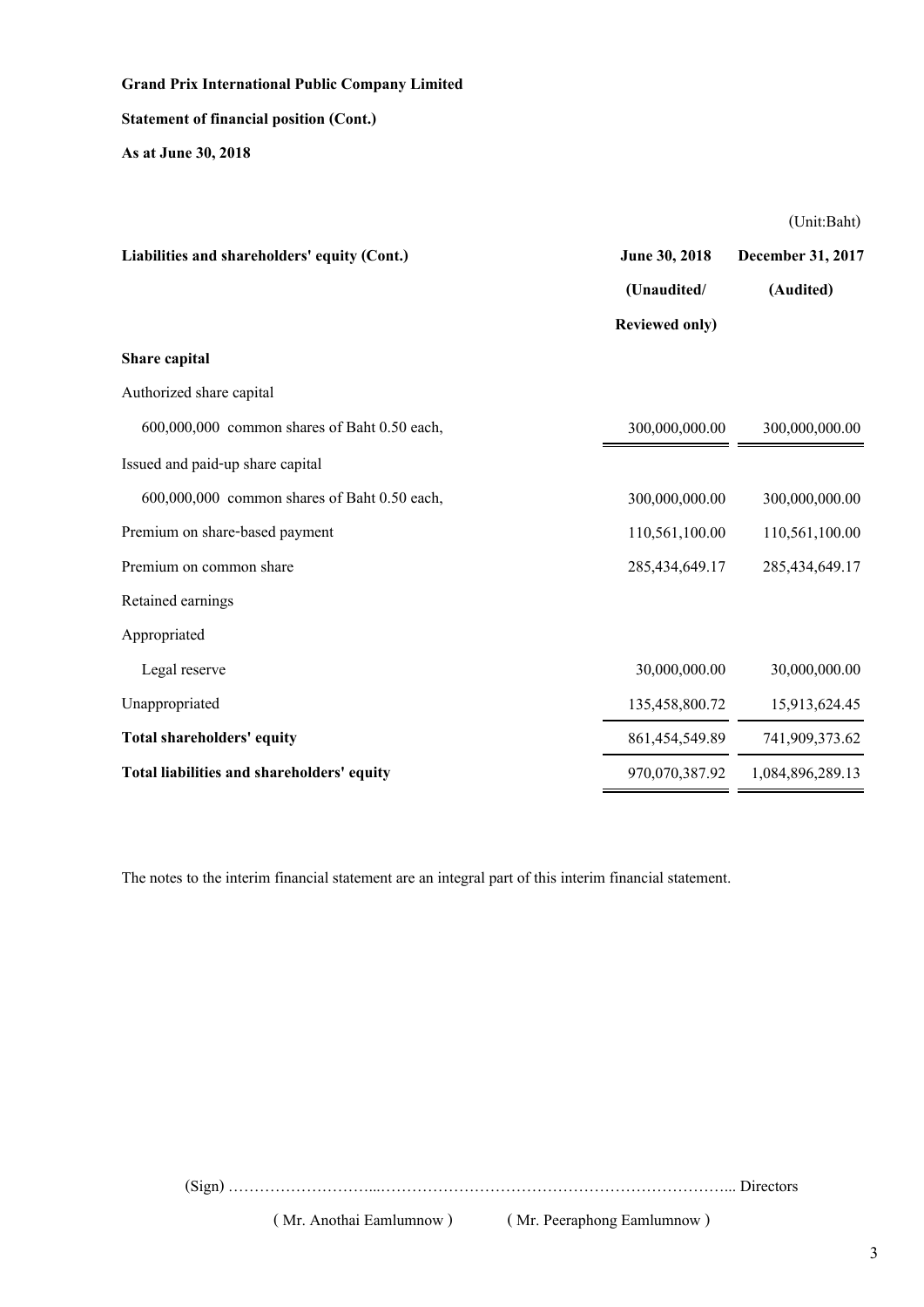## **Statements of comprehensive income**

## **For the three-month and six-month periods ended June 30, 2018**

**(Unaudited/Reviewed only)**

|                                  |              | For the three-month |                    | For the six-month  |                    |
|----------------------------------|--------------|---------------------|--------------------|--------------------|--------------------|
|                                  | <b>Notes</b> | 2018                | 2017               | 2018               | 2017               |
| Revenues from sales and services |              | 294,687,283.33      | 325,360,973.72     | 648,701,401.16     | 626, 848, 677. 21  |
| Cost of sales and services       |              | (142, 215, 136.75)  | (168, 641, 146.66) | (301, 673, 769.63) | (307, 058, 927.12) |
| <b>Gross Profit</b>              |              | 152,472,146.58      | 156,719,827.06     | 347,027,631.53     | 319,789,750.09     |
| Other income                     |              | 2,802,245.37        | 2,242,518.47       | 4,657,787.84       | 4,307,573.91       |
| Distribution cost                |              | (13,324,961.22)     | (14, 782, 037.08)  | (29, 883, 791.80)  | (34, 445, 453.95)  |
| Administrative expenses          |              | (29,050,512.98)     | (28, 114, 653.55)  | (59,856,478.57)    | (55, 533, 027.87)  |
| Financial costs                  |              | (9,990.87)          | (405, 658.47)      | (23, 252.10)       | (840, 037.33)      |
| Profit before income tax         |              | 112,888,926.88      | 115,659,996.43     | 261,921,896.90     | 233,278,804.85     |
| Income tax expenses              | 12.3         | (22, 653, 731.48)   | (23, 267, 896.44)  | (52,377,320.63)    | (46,379,670.59)    |
| <b>Profit for the period</b>     |              | 90,235,195.40       | 92,392,099.99      | 209,544,576.27     | 186,899,134.26     |
| Earnings per share               |              |                     |                    |                    |                    |
| Basic earnings per share         |              | 0.15                | 0.18               | 0.35               | 0.37               |
| Weighted average number of       |              |                     |                    |                    |                    |
| common shares (Unit: Shares)     |              | 600,000,000         | 500,000,000        | 600,000,000        | 500,000,000        |

The notes to the interim financial statement are an integral part of this interim financial statement.

(Sign) ………………………...…………………………………………………………... Directors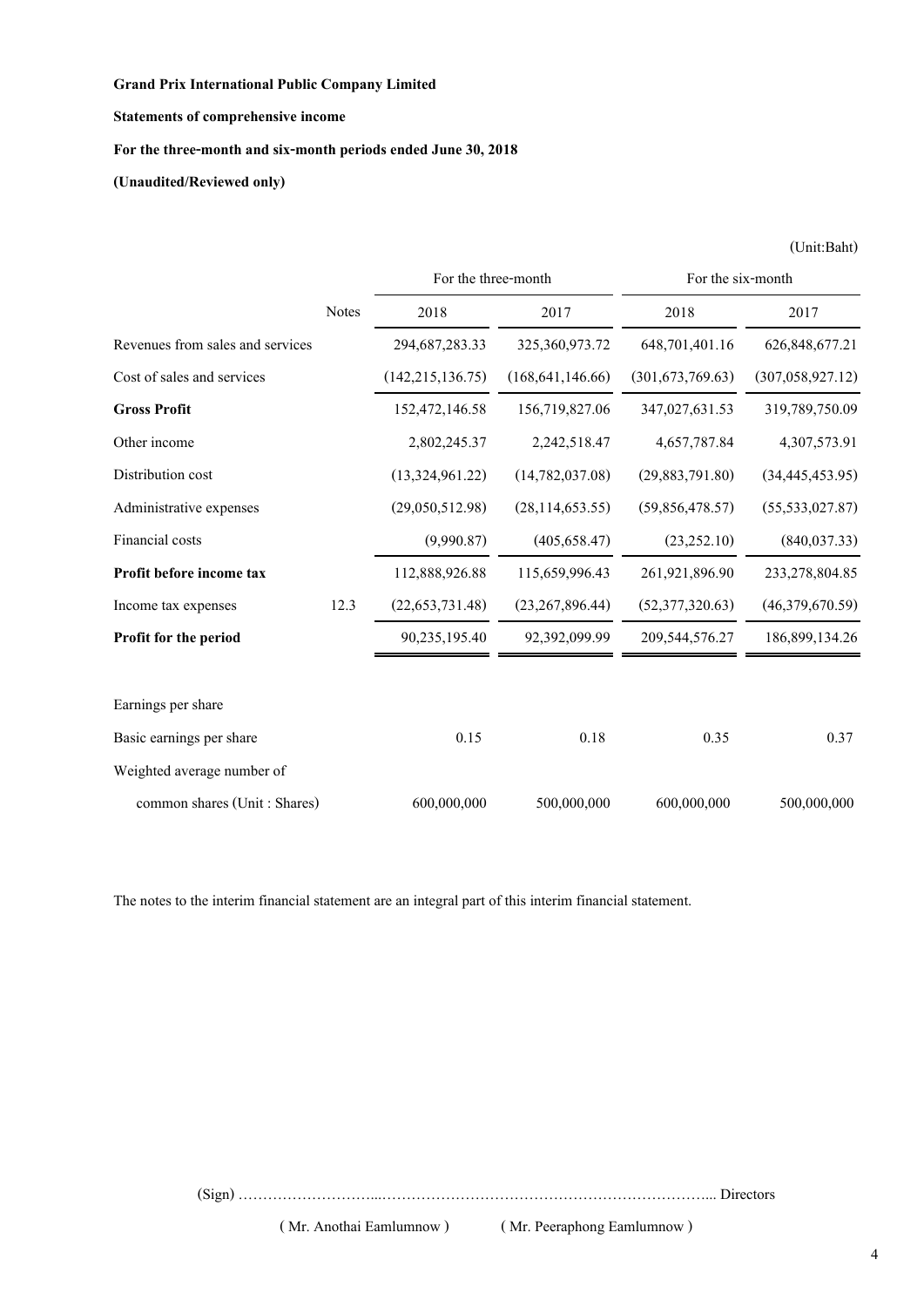## **Grand Prix International Public Company Limited Statements of changes in shareholders' equity For the six-month periods ended June 30, 2018**

**(Unaudited/Reviewed only)**

|                              | <b>Notes</b> | Issued and     | Premium on        | Premium on     | <b>Retained Earnings</b> | Total             |
|------------------------------|--------------|----------------|-------------------|----------------|--------------------------|-------------------|
|                              |              | paid-up        | common share      | share-based    | (Appropriated and        |                   |
|                              |              | share capital  |                   | payment        | Unappropriated)          |                   |
| Beginning balance as at 2018 |              | 300,000,000.00 | 285,434,649.17    | 110,561,100.00 | 45,913,624.45            | 741,909,373.62    |
| Dividend                     | 17.1         |                |                   |                | (89,999,400.00)          | (89,999,400.00)   |
| Profit for the period        |              |                |                   |                | 209,544,576.27           | 209,544,576.27    |
| Ending balance as at 2018    |              | 300,000,000.00 | 285, 434, 649. 17 | 110,561,100.00 | 165,458,800.72           | 861, 454, 549.89  |
|                              |              |                |                   |                |                          |                   |
| Beginning balance as at 2017 |              | 250,000,000.00 |                   | 110,561,100.00 | 35,741,634.15            | 396, 302, 734. 15 |
| Dividend                     | 17.2         |                |                   |                | (70,000,000.00)          | (70,000,000,00)   |
| Profit for the period        |              |                |                   |                | 186,899,134.26           | 186,899,134.26    |
| Ending balance as at 2017    |              | 250,000,000.00 |                   | 110,561,100.00 | 152,640,768.41           | 513,201,868.41    |

The notes to the interim financial statement are an integral part of this interim financial statement.

(Sign) ………………………...…………………………………………………………... Directors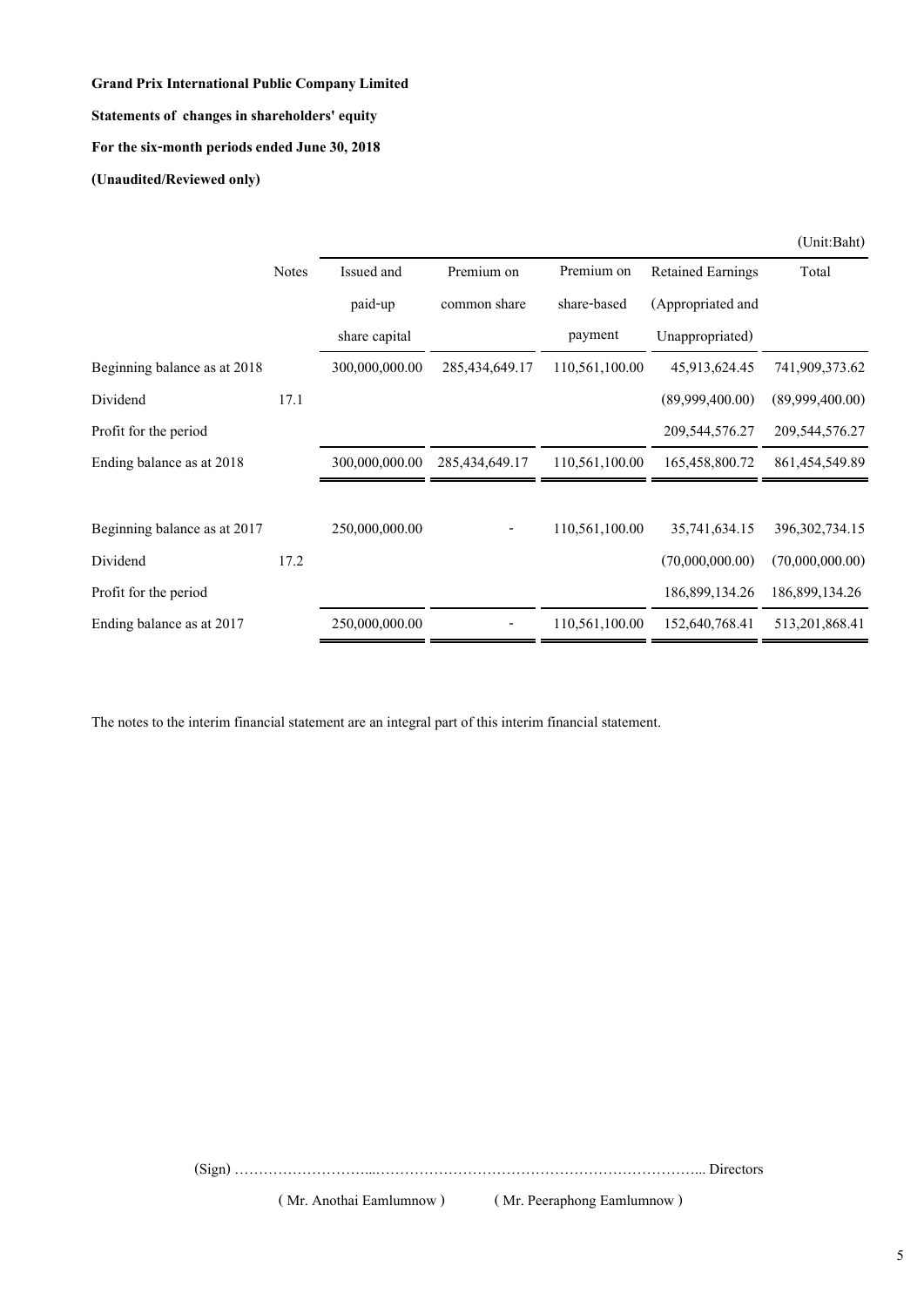## **Statements of cashflows**

## **For the six-month periods ended June 30, 2018**

**(Unaudited/Reviewed only)**

|                                                                 |                    | (Unit:Baht)        |
|-----------------------------------------------------------------|--------------------|--------------------|
|                                                                 | June 30, 2018      | June 30, 2017      |
| Cash flows from operating activities                            |                    |                    |
| Profit for the period                                           | 209,544,576.27     | 186,899,134.26     |
| <b>Adjustment</b> for                                           |                    |                    |
| Unrealized gain from charging in value of short-term investment | (671, 862.47)      |                    |
| Bad debt                                                        |                    | 61,009.75          |
| Doubtful accounts                                               | 1,187,928.37       | 232,445.20         |
| (Reversal) Allowance for doubtful accounts                      | (1,000,348.76)     | (1,409,830.98)     |
| (Reversal) Provisions for goods returned                        | (622, 054.60)      | (1,304,257.37)     |
| Loss from devaluation of inventories                            | 185,300.29         | 409,377.32         |
| Depreciation /Amortization                                      | 6,505,279.42       | 5,961,505.85       |
| Loss from sales/amortization of other fixed assets              | 66,294.27          | 112,341.20         |
| Amortization of prepaid rental                                  | 128,754.24         | 280,928.89         |
| Loss from sales of other non-current assets                     |                    | 65,460.29          |
| (Reversal) Loss from impairment of other non-current assets     | 98,917.36          | 178,069.07         |
| Estimation of employee benefits expenses                        | 1,433,082.00       | 1,365,242.00       |
| Interest expenses                                               | 23,252.10          | 840,037.33         |
| Income tax expense                                              | 52,377,320.63      | 46,379,670.59      |
|                                                                 | 269,256,439.12     | 240,071,133.40     |
| Changes in operating assets and liabilities                     |                    |                    |
| Trade and other current receivables (Increase) Decrease         | 61,046,677.79      | 27,229,747.03      |
| Inventory (Increase) Decrease                                   | (4,000,145.52)     | (10, 129, 821.97)  |
| Restricted bank deposit (Increase) Decrease                     | 5,000,000.00       |                    |
| Other non-current assets (Increase) Decrease                    | (2,895,195.77)     | (656, 645.04)      |
| Trade and other current payables Increase (Decrease)            | (14,213,591.48)    | (27,272,046.95)    |
| Unearned revenues Increase (Decrease)                           | (256, 032, 579.44) | (197, 781, 393.62) |
| Cash generated from operating activities                        | 58,161,604.70      | 31,460,972.85      |

(Sign) ………………………...…………………………………………………………... Directors

( Mr. Anothai Eamlumnow ) ( Mr. Peeraphong Eamlumnow )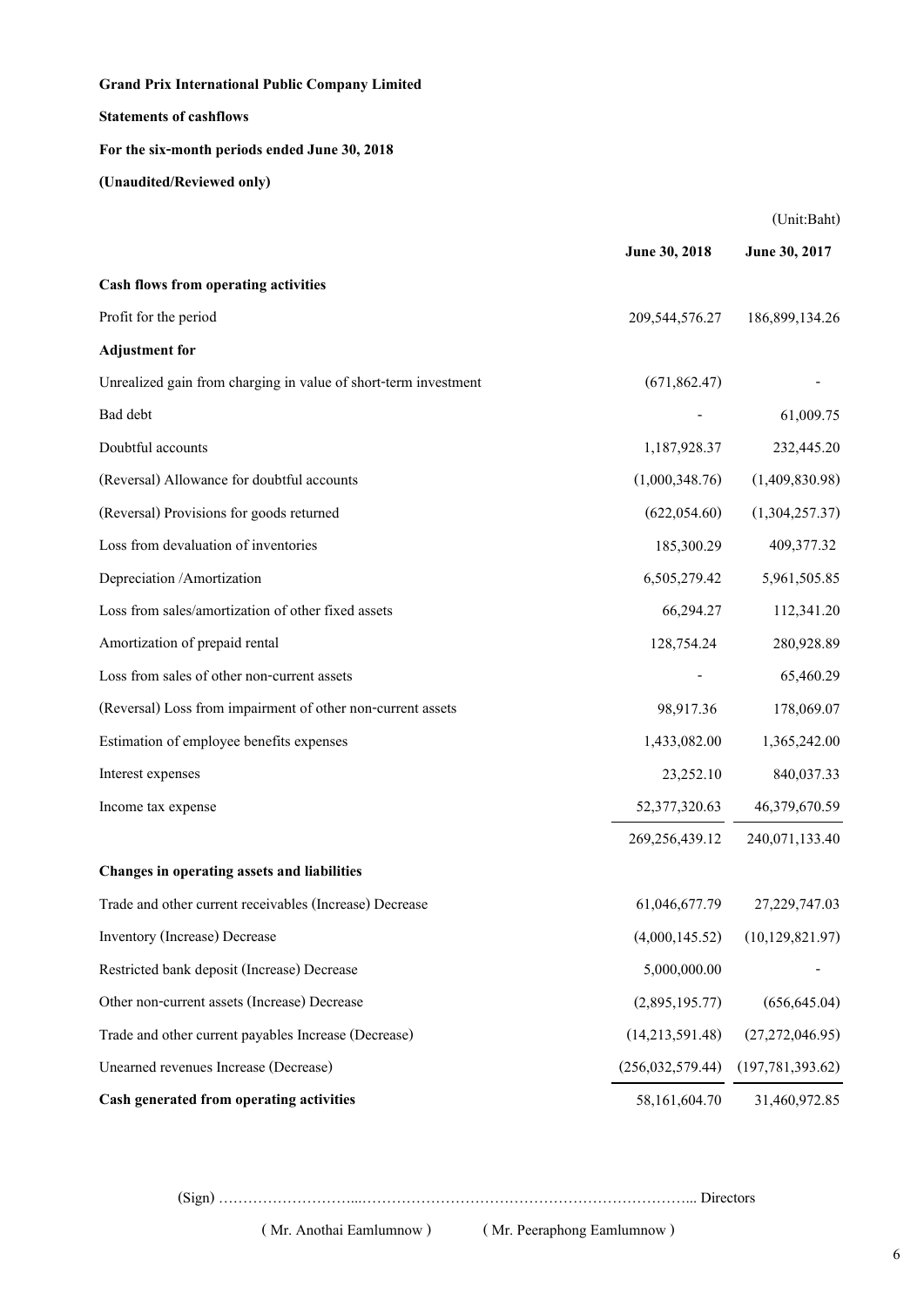**Grand Prix International Public Company Limited Statements of cashflows (Cont.) For the six-month periods ended June 30, 2018 (Unaudited/Reviewed only)**

**June 30, 2018 June 30, 2017** Interest paid (23,252.10) (840,037.33) Income tax paid (18,295,619.94) (17,976,939.18) **Net cash from operating activities** 39,842,732.66 12,643,996.34 **Cash Flows from investing activities** Cash received (payment) for temporary Investments (341,975,365.09) 31,674,995.17 Cash repayment from long-term loans to related person 208,452.00 336,915.00 Cash paid for long-term loans to related person (531,000.00) (50,000.00) (50,000.00) Cash paid for purchase of fixed assets (8,412,020.84) (1,663,021.15) Cash paid for purchase of other intangible assets (903,400.00) **Net cash provided by (used in) investing activities** (351,613,333.93) 30,298,889.02 **Cash flows from financing activities** Cash repayment for long-term loans from financial institution (4,160,038.66) Cash repayment for liabilites under finance lease contract (372,561.72) (345,737.84)  $(89,999,400.00)$ **Net cash provided by (used in) financing activities** (90,371,961.72) (4,505,776.50) **Net increase (decrease) in cash and cash equivalents** (402,142,562.99) 38,437,108.86 Cash and cash equivalents as at the beginning of period 413,988,568.84 60,265,397.72 **Cash and cash equivalents as at the end of period** 11,846,005.85 98,702,506.58

Additional information disclosure relating to cash flows stated in note 21.

The notes to the interim financial statement are an integral part of this interim financial statement.

(Sign) ………………………...…………………………………………………………... Directors

( Mr. Anothai Eamlumnow ) ( Mr. Peeraphong Eamlumnow )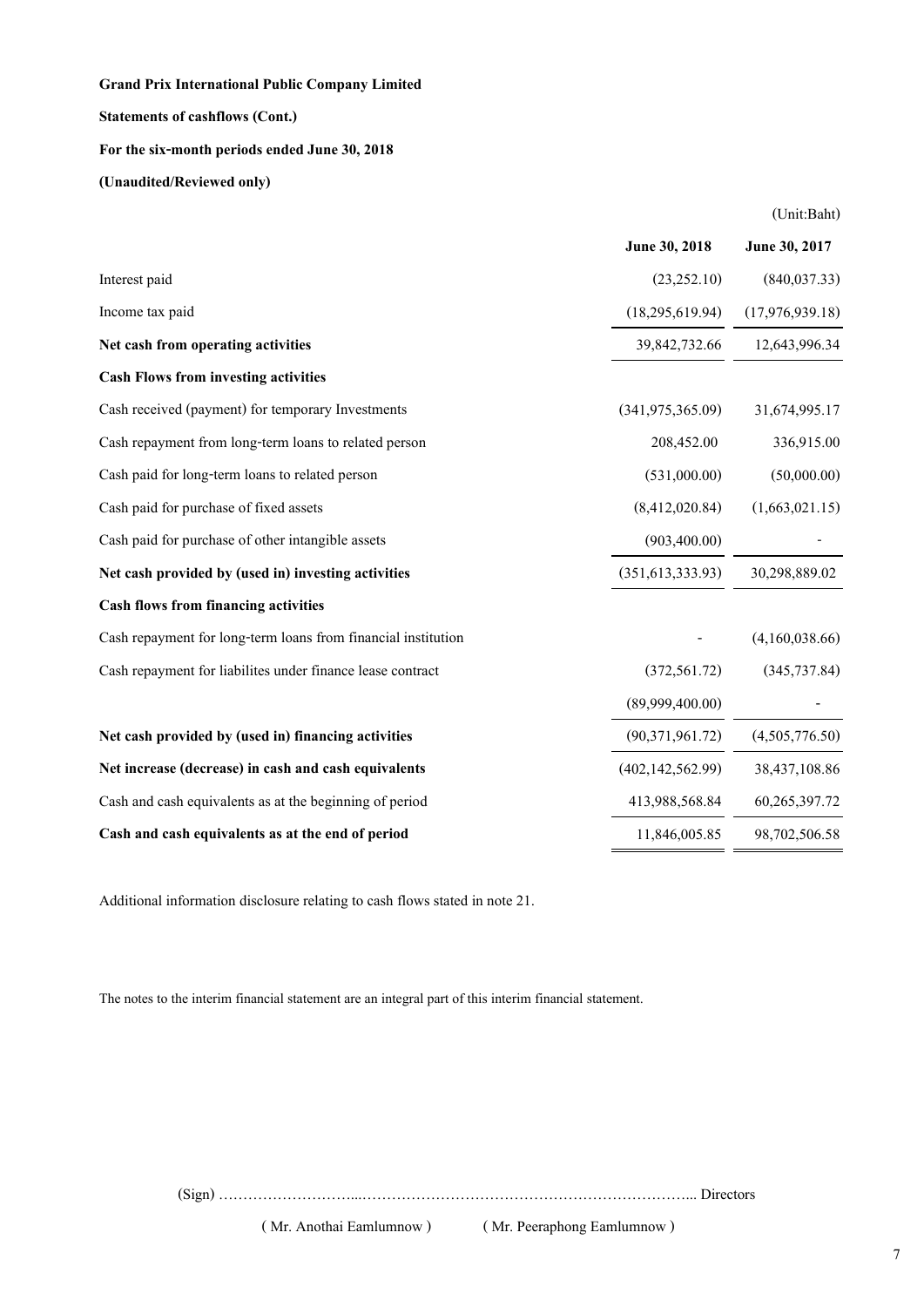# **Grand Prix International Public Company Limited Notes to the interim financial statements For the six-month periods ended June 30, 2018**

## **(Unaudited/Reviewed only)**

1. General information

| Registration:       |                       | Grand Prix International Public Company Limited ("the Company") is a juristic person      |
|---------------------|-----------------------|-------------------------------------------------------------------------------------------|
|                     |                       | which incorporated in Thailand on April 30, 1982. The Company was converted as            |
|                     |                       | public company limited on September 2, 2014.                                              |
| Place of business : | Head office           | Is located at No. 4/299, Moo 5, Soi Ladplaklao 66, Ladplaklao Road,                       |
|                     |                       | Kwang Anusaovaree, Khet Bangkhen, Bangkok.                                                |
|                     | Branch office 1       | Is located at No. 4/137, Moo5, Soi Ladplaklao 66, Ladplaklao Road,                        |
|                     |                       | Kwang Anusaovaree, Khet Bangkhen, Bangkok.                                                |
|                     |                       | Branch office 2 Is located at No. 4/309, Moo5, Soi Ladplaklao 66, Ladplaklao Road,        |
|                     |                       | Kwang Anusaovaree, Khet Bangkhen, Bangkok.                                                |
|                     | Branch office 3       | Is located at No. 4/133, Moo 5, Soi Ladplaklao 66, Ladplaklao Road                        |
|                     |                       | Kwang Anusaovaree, Khet Bangkhen, Bangkok.                                                |
|                     |                       | Branch office 4 Is located at No. 69, Moo 2, Tambon Bueng Sal, Amphur Ongkharak,          |
|                     |                       | Nakhon Nayok Province.                                                                    |
| Major Business:     |                       | 1. Providing space for goods exhibition and marketing promotion services events business. |
|                     |                       | 2. Advertising media in printing, television and website relating to automotive business. |
|                     | 3. Printing business. |                                                                                           |
|                     |                       | Major shareholder: Eamlumnow group by shareholding 63.14%                                 |

## 2. Basis of preparation of interim financial statements

2.1 Statement of compliance

The interim financial statements are prepared on a condensed basis in accordance with Thai Accounting Standard (TAS) No. 34 (revised 2017) Interim Financial Reporting; guidelines promulgated by the Federation of Accounting Professions (FAP), and related applicable rules and regulations of the Thai Securities and Exchange Commission.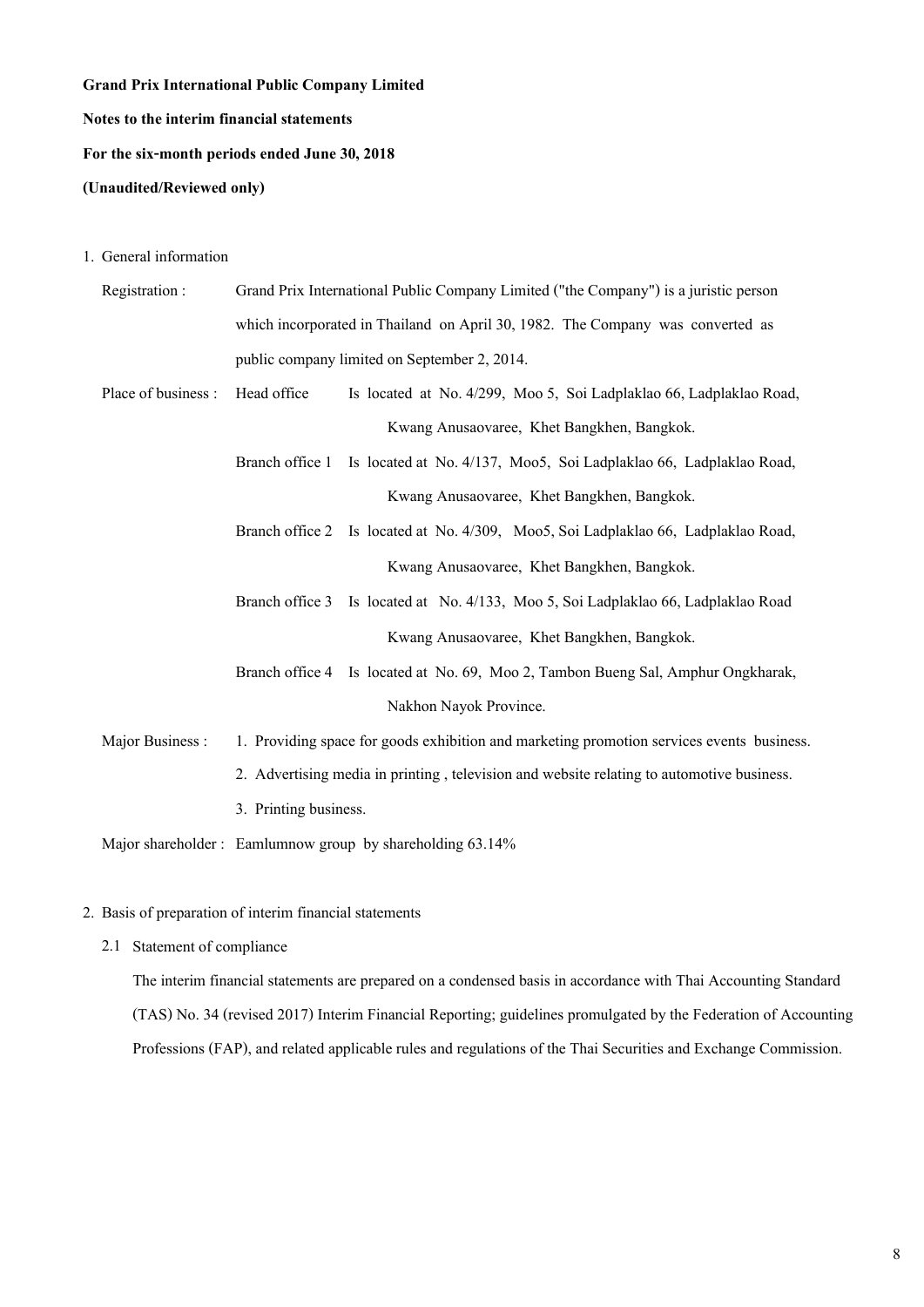The interim financial statements are prepared to provide an update on the financial statements for the year ended December 31, 2017. They do not include all of the financial information required for full annual financial statements but focus on new activities, events and circumstances to avoid repetition of information previously reported. Accordingly, these interim financial statements should be read in conjunction with the financial statements of the Company for the year ended December 31, 2017.

#### 2.2 New Financial Reporting Standards

A. Financial Reporting Standards that become effective in the current year

During the period, the Company has adopted the revised financial reporting standards and interpretations (Revised 2017) which are effective for fiscal years beginning on or after January 1, 2018. These Financial Reporting Standards were aimed at alignment with the corresponding International Financial Reporting Standards with most of the changes and clarifications directed towards disclosures in the notes to financial statements. The adoption of these Financial Reporting Standards does not have any significant impact on the Company financial statements.

#### B. Revised Financial reporting standards that will become effective in the future

During the period, the Federation of Accounting Professions issued the financial reporting standard TFRS 15 Revenue from Contracts with Customers, which is effective for fiscal years beginning on or after January 1, 2019. The Company has not adopted such Financial Reporting Standard before effective date for preparation interim financial statements.

TFRS 15 Revenue from Contracts with Customers has defined key principle relating to revenue recognition from contract made with customer. The entity will recognize revenue at an amount that reflects expected return to be entitled from transferring goods or rendering services to customer. This standard establishes a five-step model including exercise significant judgment taking into consideration in principle of each step. TFRS 15 supersedes TAS 18 (Revised 2017) Revenue, TAS 11 (Revised 2017) Construction contract together with related Interpretations.

#### 3. Significant accounting policies

These interim financial statements have been prepared by using the accounting policy and estimate as same as the financial statements for the year ended December 31, 2017.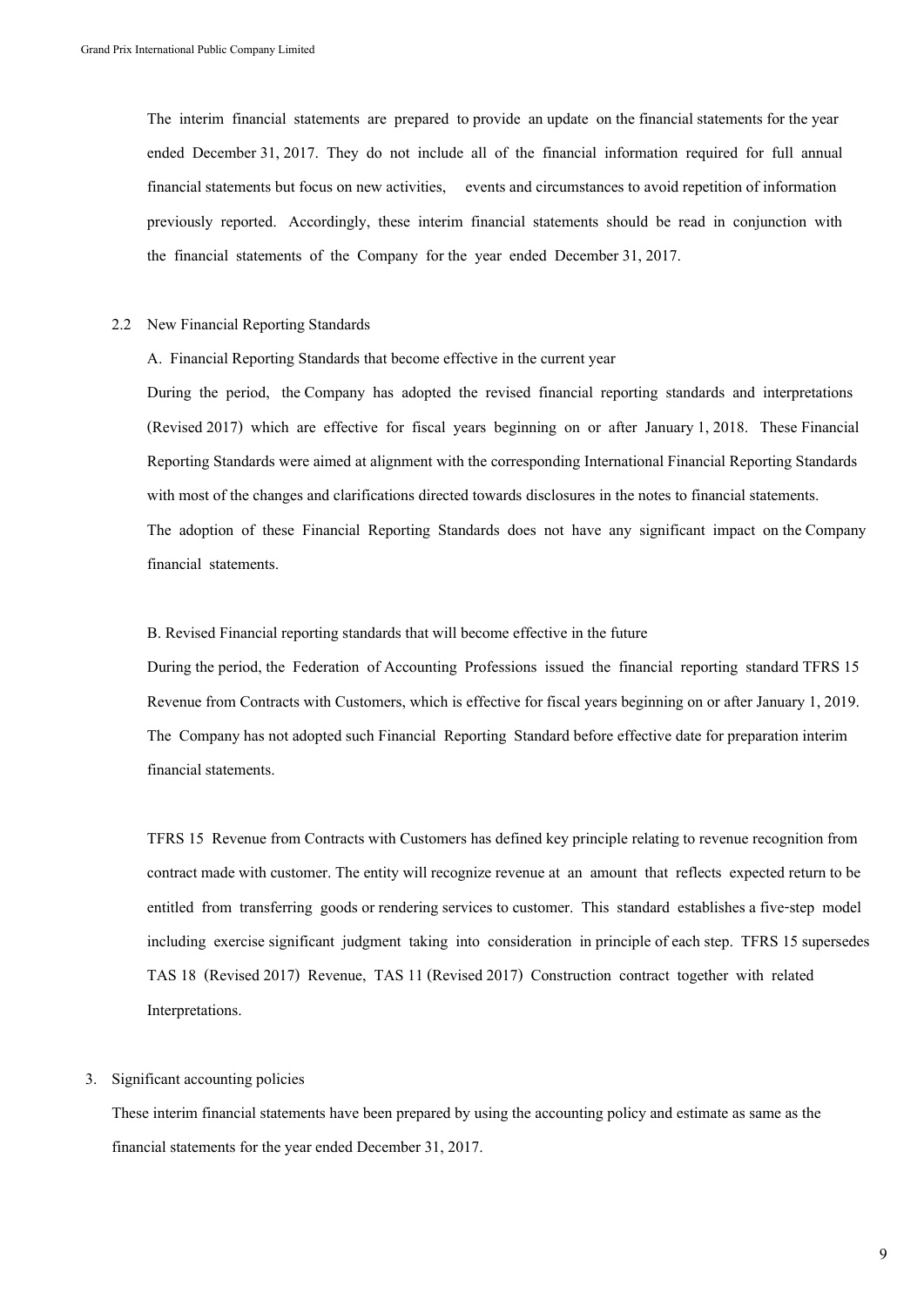## 4. Cash and cash equivalents

## (Unit:Baht)

(Unit:Baht)

|                  | June 30, 2018 | December 31, 2017 |
|------------------|---------------|-------------------|
| Cash             | 132,278.25    | 120,424.25        |
| Current accounts | 223,788.58    | 88,598.98         |
| Savings deposit  | 11,439,342.38 | 413,638,544.16    |
| Fixed deposit    | 50,596.64     | 141,001.45        |
| Total            | 11,846,005.85 | 413,988,568.84    |

#### 5. Current investments

|                                       | June 30, 2018  | December 31, 2017 |
|---------------------------------------|----------------|-------------------|
| Current investments in open-end funds | 305,915,081.15 | 218,546,841.26    |
| Fixed deposits due on maturity date   | 366,891,826.33 | 111,612,838.66    |
| Total                                 | 672,806,907.48 | 330, 159, 679. 92 |

As at June 30, 2018, the Company had investments in open-end funds "SCBTMFPLUS-I" and fixed deposit due payment ten-month and twelve-month with a financial institution at interest rate 0.90 - 1.50% per annum (As at December 31, 2017 : 0.90 - 1.48% per annum)

Movements of the current investments in open-end funds account for the six-month period ended June 30, 2018 are summarized below:

|                                            | (Unit:Baht)        |
|--------------------------------------------|--------------------|
| Balance as at beginning of the period      | 218,546,841.26     |
| Additional invesment                       | 285,000,000.00     |
| Disposal                                   | (199, 530, 000.00) |
| Unrealized gain on revaluation investments | 1,898,239.89       |
| Balance as at end of the period            | 305,915,081.15     |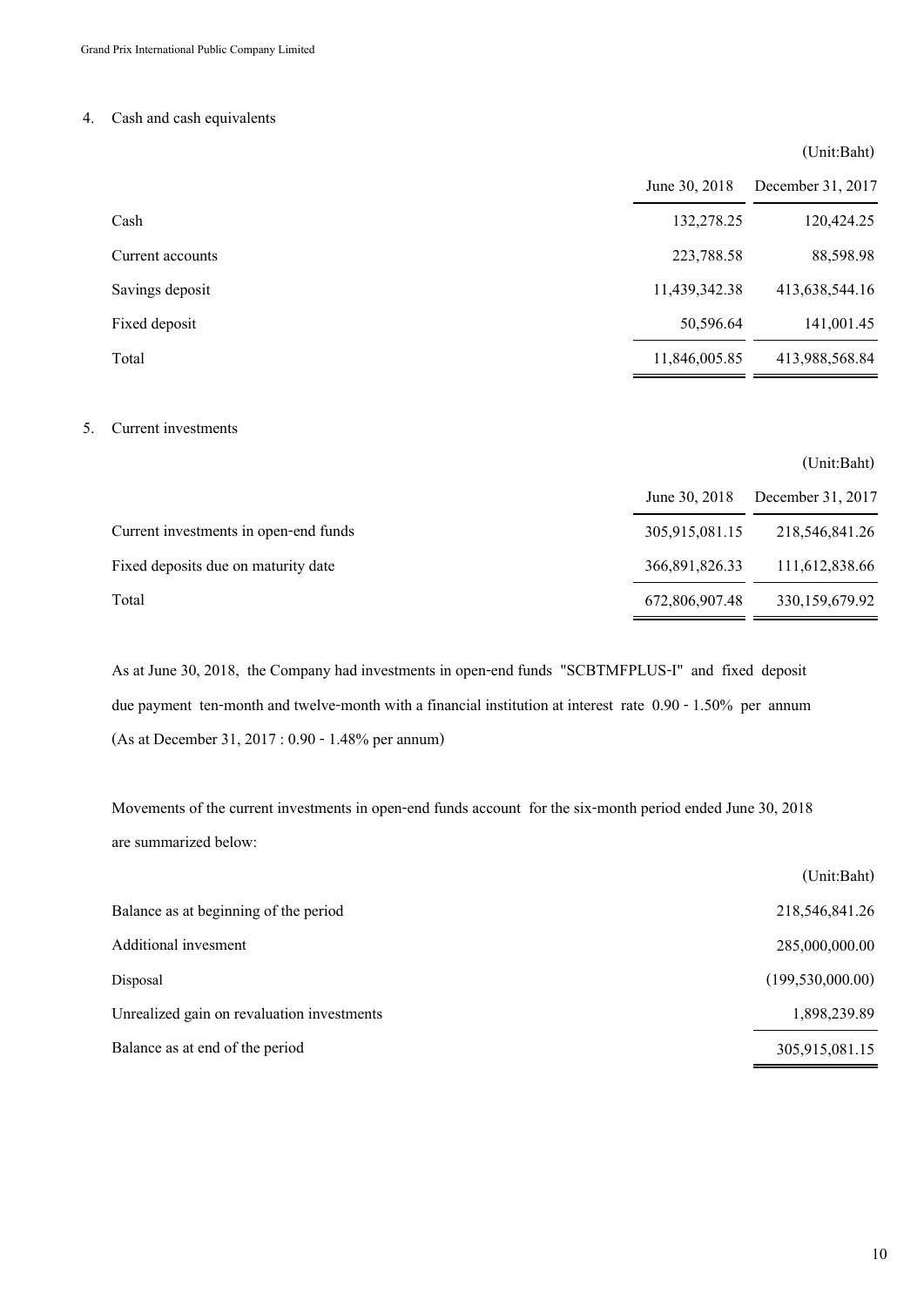## 6. Trade and other current receivables

|                                                |                | (Unit:Baht)       |
|------------------------------------------------|----------------|-------------------|
|                                                | June 30, 2018  | December 31, 2017 |
| Trade accounts receivable :                    |                |                   |
| Related companies (Note 20.3.1)                | 1,444,244.27   | 650,617.78        |
| Other parties                                  | 61,087,979.71  | 132,677,083.73    |
| Post date cheque                               | 722,272.51     | 625,266.40        |
|                                                | 63,254,496.49  | 133,952,967.91    |
| Allowance for doubtful accounts<br>Less        | (5,669,660.49) | (5,482,080.88)    |
| Provisions for goods returned                  | (1,632,023.77) | (2,254,078.37)    |
| <b>Net</b>                                     | 55,952,812.23  | 126,216,808.66    |
| Other current receivables :                    |                |                   |
| Other receivable related parties (Note 20.3.1) | 2,734,073.63   | 80,250.00         |
| Accrued income                                 | 18,530,687.15  | 9,483,784.69      |
| Prepaid expenses                               | 12,902,323.70  | 19,042,139.04     |
| Advance payment                                | 2,241,448.16   |                   |
| Revenue Department receivable                  | 2,502,641.03   |                   |
| Other                                          | 1,142,858.40   | 1,796,064.71      |
|                                                | 40,054,032.07  | 30,402,238.44     |
| Total                                          | 96,006,844.30  | 156,619,047.10    |

As at June 30, 2018 and December 31, 2017, trade accounts receivable were classified by aging as follows:

|                       |               | (Unit:Baht)       |
|-----------------------|---------------|-------------------|
|                       | June 30, 2018 | December 31, 2017 |
| Undue                 | 29,034,533.59 | 32,070,387.04     |
| Over due :            |               |                   |
| $1 - 90$ days         | 16,018,396.96 | 94,804,623.00     |
| 91 - 180 days         | 8,572,328.75  | 717,024.45        |
| 181-365 days          | 4,988,814.31  | 884,949.30        |
| More than 365 days up | 4,640,422.88  | 5,475,984.12      |
| Total                 | 63,254,496.49 | 133,952,967.91    |

11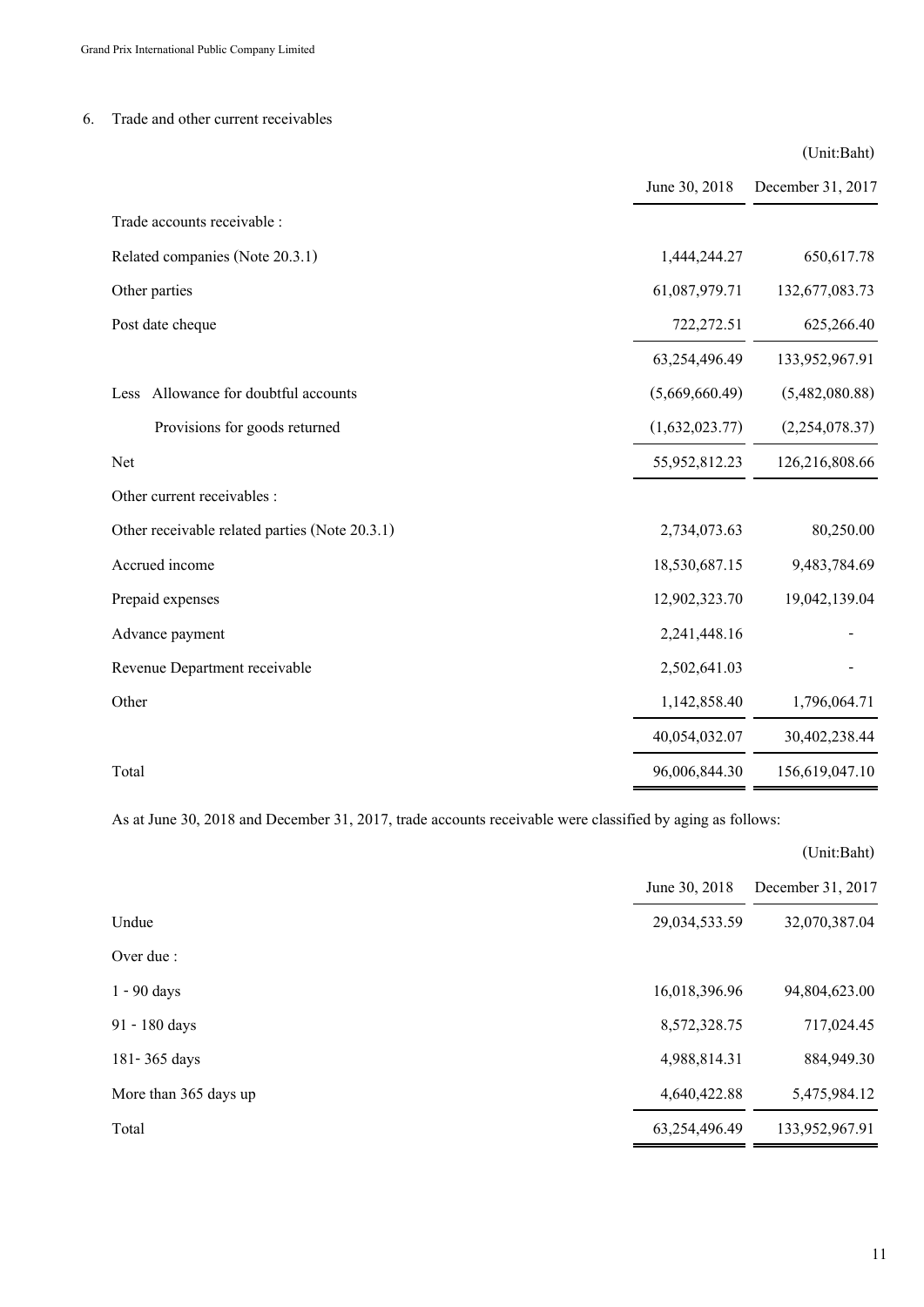Movement of the allowance for doubtful accounts for the six-month periods ended June 30, 2018 and 2017 as follows:

(Unit:Baht)

|                                                                   | For the six-month |               |
|-------------------------------------------------------------------|-------------------|---------------|
|                                                                   | 2018              | 2017          |
| Allowance for doubtful accounts as at the beginning of the period | 5,482,080.88      | 7,928,773.55  |
| Increase                                                          | 1,187,928.37      | 60,000.00     |
| Write off                                                         |                   | (32,742.00)   |
| Received                                                          | (1,000,348.76)    | (916, 419.88) |
| Allowance for doubtful accounts as at the end of the period       | 5,669,660.49      | 7,039,611.67  |

### 7. Inventories

|                                            |                | (Unit:Baht)       |
|--------------------------------------------|----------------|-------------------|
|                                            | June 30, 2018  | December 31, 2017 |
| Finished goods                             | 2,689,812.89   | 3,093,904.44      |
| Work in process                            | 2,149,185.82   | 2,449,115.56      |
| Raw materials                              | 7,167,390.67   | 2,463,223.86      |
|                                            | 12,006,389.38  | 8,006,243.86      |
| Less Allowance for inventories devaluation | (2,280,808.02) | (2,095,507.73)    |
| <b>Net</b>                                 | 9,725,581.36   | 5,910,736.13      |

Movement of the allowance for inventories devaluation for the six-month periods ended June 30, 2018 and 2017 as follows:

|                         |                   | (Unit:Baht)   |
|-------------------------|-------------------|---------------|
|                         | For the six-month |               |
|                         | 2018              | 2017          |
| Beginning of the period | 2,095,507.73      | 1,555,529.96  |
| Increase(decrease)      | 185,300.29        | (229, 792.63) |
| End of the period       | 2,280,808.02      | 1,325,737.33  |
|                         |                   |               |

## 12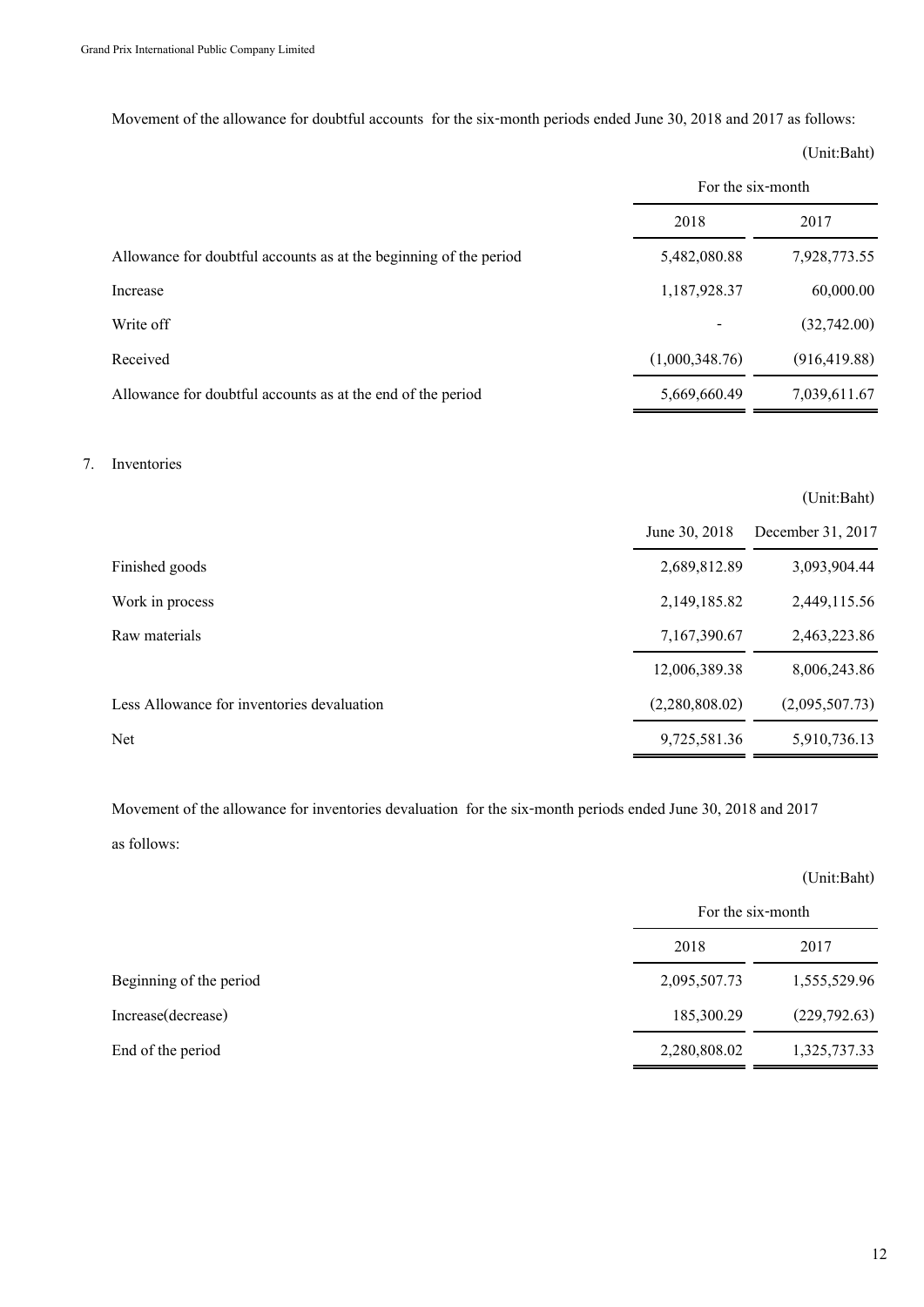#### 8. Restricted bank deposit

As at June 30, 2018, the Company had fixed deposit at 2 banks amount of Baht 0.42 million by using fixed deposit as collateral for letter guarantee for electricity usage to Metropolitan Electricity Authority, purchasing agreement in oil product to a private company and monthly postage service to Thai Post Co., Ltd. as stated in note 22.2 (As at December 31, 2017 : Baht 5.42 million).

#### 9. Investment property

As at June 30, 2018, the Company had land as investment property at book value Baht 32.24 million and fair value by selling price of land near area at Baht 54.40 million (As at December 31, 2017 : Baht 47.16 million).

#### 10. Property, plant and equipment

Movements of the property plant and equipment account for the six-month periods ended June 30, 2018 are summarized below:

|                                                  | OIIII.Dailt      |
|--------------------------------------------------|------------------|
| Net book value as at the beginning of the period | 130, 130, 230.69 |
| Acquisitions during the period - at cost         | 8,722,195.92     |
| Tranfer out - net to other non-current assets    | (6.00)           |
| Disposals during the period - net                | (66, 294.27)     |
| Depreciation for the period                      | (5,965,878.97)   |
| Net book value as at the end of the period       | 132,820,247.37   |

- 10.1 As at June 30, 2018, the Company has a fully depreciated property, plant and equipment still in use have cost value of Baht 111.17 million (As at December 31, 2017 : Baht 110.89 million).
- 10.2 As at June 30, 2018, Certain of land with its construction at book value amounting to Baht 42.32 million (As at December 31, 2017 : Baht 43.25 million) have been used as collateral for bank overdraft, short-term loans from financial institution.
- 10.3 As at June 30, 2018, Vehicle at book of Baht 0.16 million and Baht 1.83 million, respectively, were acquired under financial lease. (As at December 31, 2017 : Baht 1.31 million) as stated in note 15.

 $(IInit.D. b)$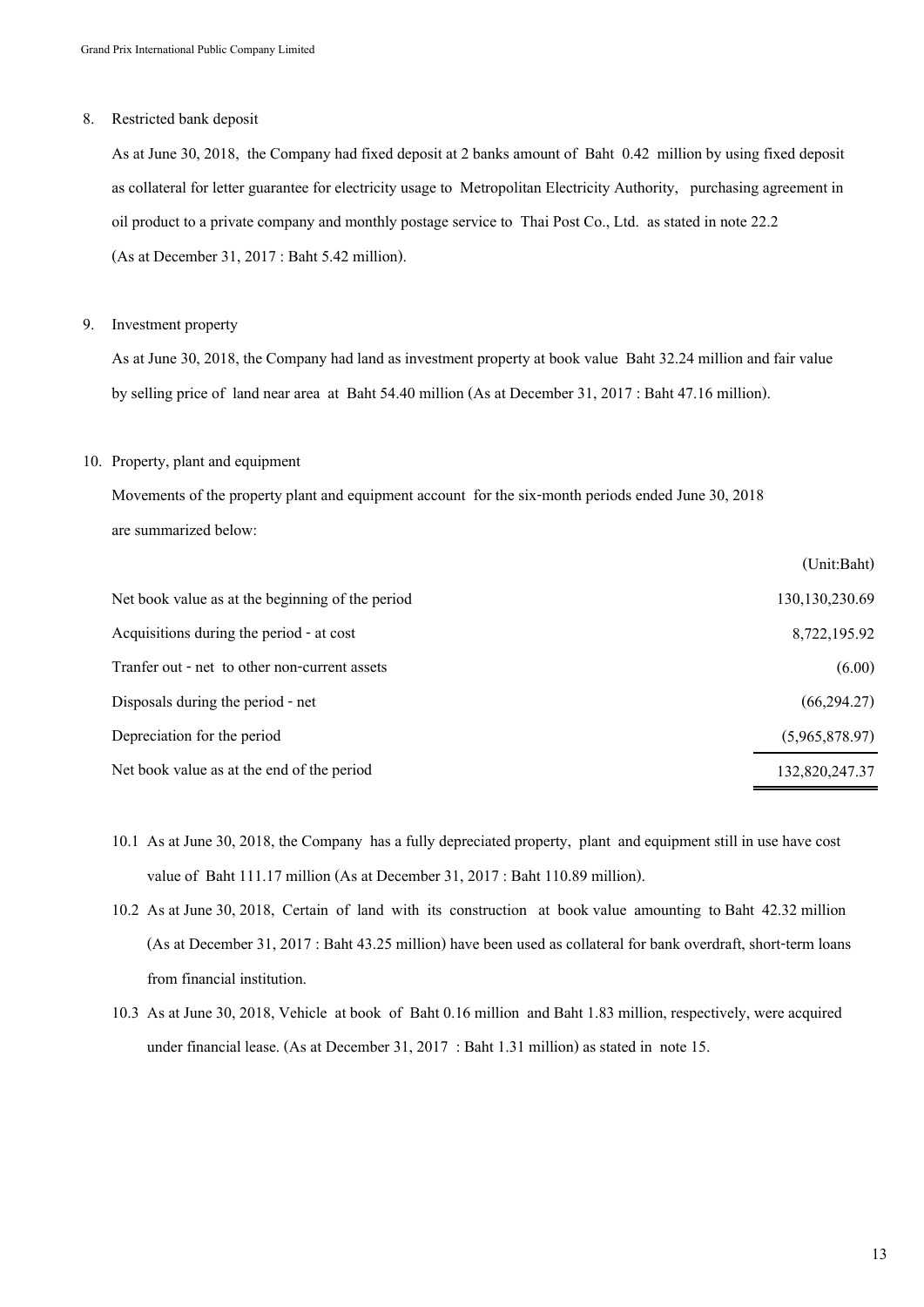### 11. Other intangible assets

Movements of the Other intangible assets account for the six-month periods ended June 30, 2018 are summarized below:

|                                                  | (Unit:Baht)  |
|--------------------------------------------------|--------------|
| Net book value as at the beginning of the period | 3,597,161.47 |
| Acquisitions during the period - at cost         | 903,400.00   |
| Amortization for the period                      | (539,400.45) |
| Net book value as at the end of the period       | 3,961,161.02 |

## 12. Deferred tax / Income tax expense

12.1 Deferred tax assets after netting with deferred tax liabilities has been presented in the statement of financial

position had details as follows:

|                          |               | (Unit:Baht)       |
|--------------------------|---------------|-------------------|
|                          | June 30, 2018 | December 31, 2017 |
| Deferred tax assets      | 5,184,477.42  | 4,860,800.96      |
| Deferred tax liabilities | (708, 365.11) | (807, 386.04)     |
| Net                      | 4,476,112.31  | 4,053,414.92      |

12.2 The movement of deferred tax assets and liabilities occurred during for the six-month periods ended

June 30, 2018 and 2017 were as follows:

| $J$ ture $J_{\rm V}$ , $2018$ and $2017$ were as follows. |               |                                     | (Unit:Baht)   |
|-----------------------------------------------------------|---------------|-------------------------------------|---------------|
|                                                           | As at         | Recognized as                       | As at         |
|                                                           |               | January 1, 2018 (expenses)/revenues | June 30, 2018 |
|                                                           |               | in Profit or                        |               |
|                                                           |               | Losses                              |               |
| Deferred tax assets :                                     |               |                                     |               |
| Allowance for inventories devaluation                     | 419,101.55    | 37,060.06                           | 456,161.61    |
| Provision for liabilities employee benefits               | 4,441,699.41  | 286,616.40                          | 4,728,315.81  |
|                                                           | 4,860,800.96  | 323,676.46                          | 5,184,477.42  |
| Deferred tax liabilities :                                |               |                                     |               |
| Temporary investment                                      | (81,203.14)   | (134, 372.49)                       | (215, 575.63) |
| Temporary differences depreciation                        | (687, 347.10) | 245,327.99                          | (442, 019.11) |
| Liabilities under fina                                    | (38, 835.80)  | (11, 934.57)                        | (50, 770.37)  |
|                                                           | (807, 386.04) | 99,020.93                           | (708, 365.11) |
| Deferred tax assets - net                                 | 4,053,414.92  | 422,697.39                          | 4,476,112.31  |
|                                                           |               |                                     |               |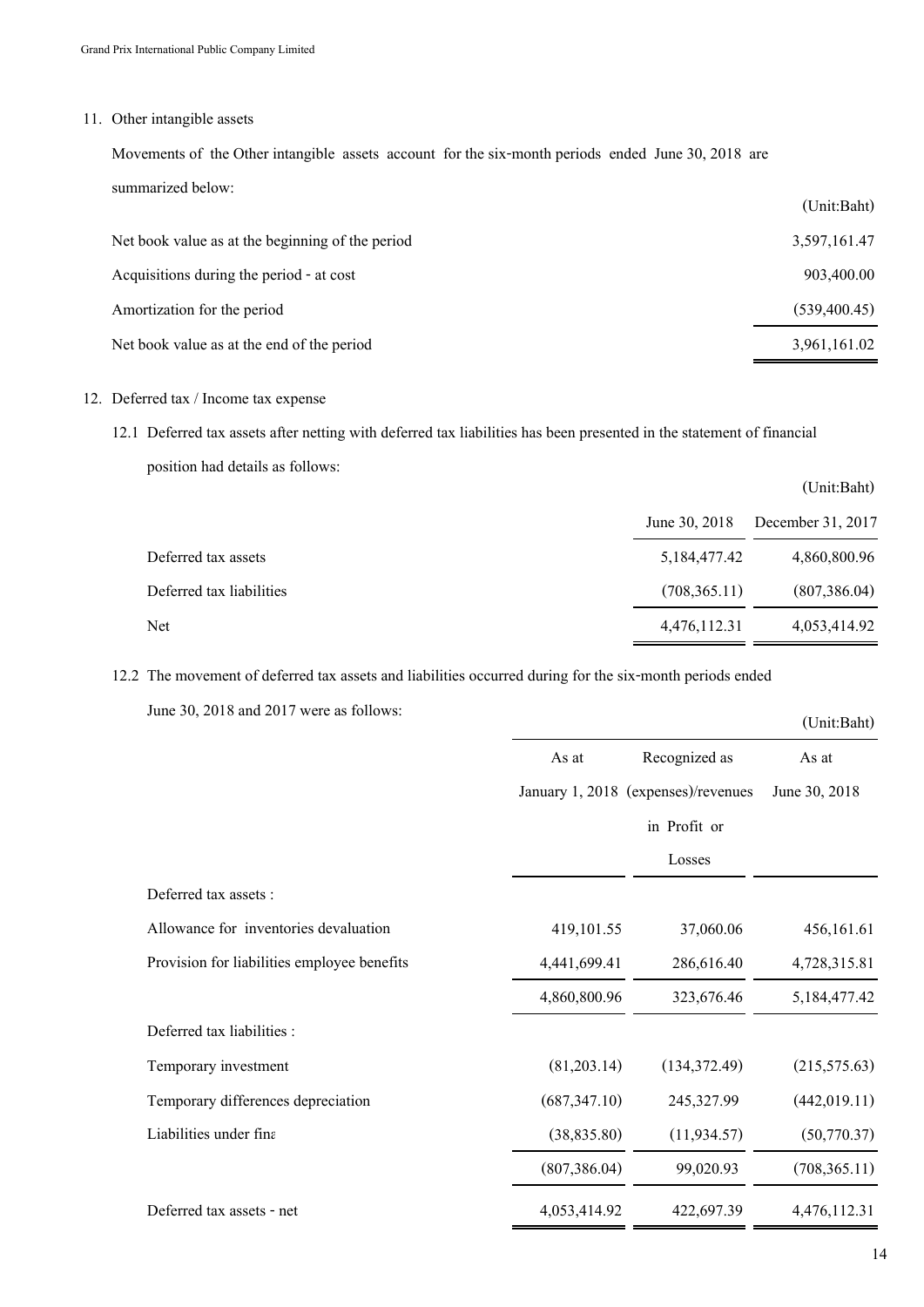|                                             |                |                                     | (Unit:Baht)    |
|---------------------------------------------|----------------|-------------------------------------|----------------|
|                                             | As at          | Recognized as                       | As at          |
|                                             |                | January 1, 2017 (expenses)/revenues | June 30, 2017  |
|                                             |                | in Profit or                        |                |
|                                             |                | Losses                              |                |
| Deferred tax assets :                       |                |                                     |                |
| Allowance for inventories devaluation       | 311,105.99     | 81,875.46                           | 392,981.45     |
| Provision for liabilities employee benefits | 3,933,515.24   | 273,048.40                          | 4,206,563.64   |
|                                             | 4,244,621.23   | 354,923.86                          | 4,599,545.09   |
| Deferred tax liabilities :                  | (1,385,929.74) | 409,581.88                          | (976, 347.86)  |
| Temporary differences depreciation          | (20, 554.97)   | (4,241.43)                          | (24,796.40)    |
| Liabilities under financial leases          | (1,406,484.71) | 405,340.45                          | (1,001,144.26) |
| Deferred tax assets - net                   | 2,838,136.52   | 760,264.31                          | 3,598,400.83   |

12.3 Income tax recognized in profit or loss for the three-month and six-month periods ended June 30, 2018 and 2017 as follows:

|                                       |                     |                  |                   | (Unit:Baht)   |
|---------------------------------------|---------------------|------------------|-------------------|---------------|
|                                       | For the three-month |                  | For the six-month |               |
|                                       | 2018                | 2017             | 2018              | 2017          |
| Current income tax                    |                     |                  |                   |               |
| Income tax expenses                   | 22,983,822.62       | 23,618,029.77    | 52,800,018.02     | 47,225,710.04 |
| Deferred tax                          |                     |                  |                   |               |
| Changing in temporary differences     | (330,091.14)        | (350, 133.33)    | (422, 697.39)     | (846,039.45)  |
| Income tax expenses in the statements |                     |                  |                   |               |
| of comprehensive income               | 22,653,731.48       | 23, 267, 896. 44 | 52, 377, 320. 63  | 46,379,670.59 |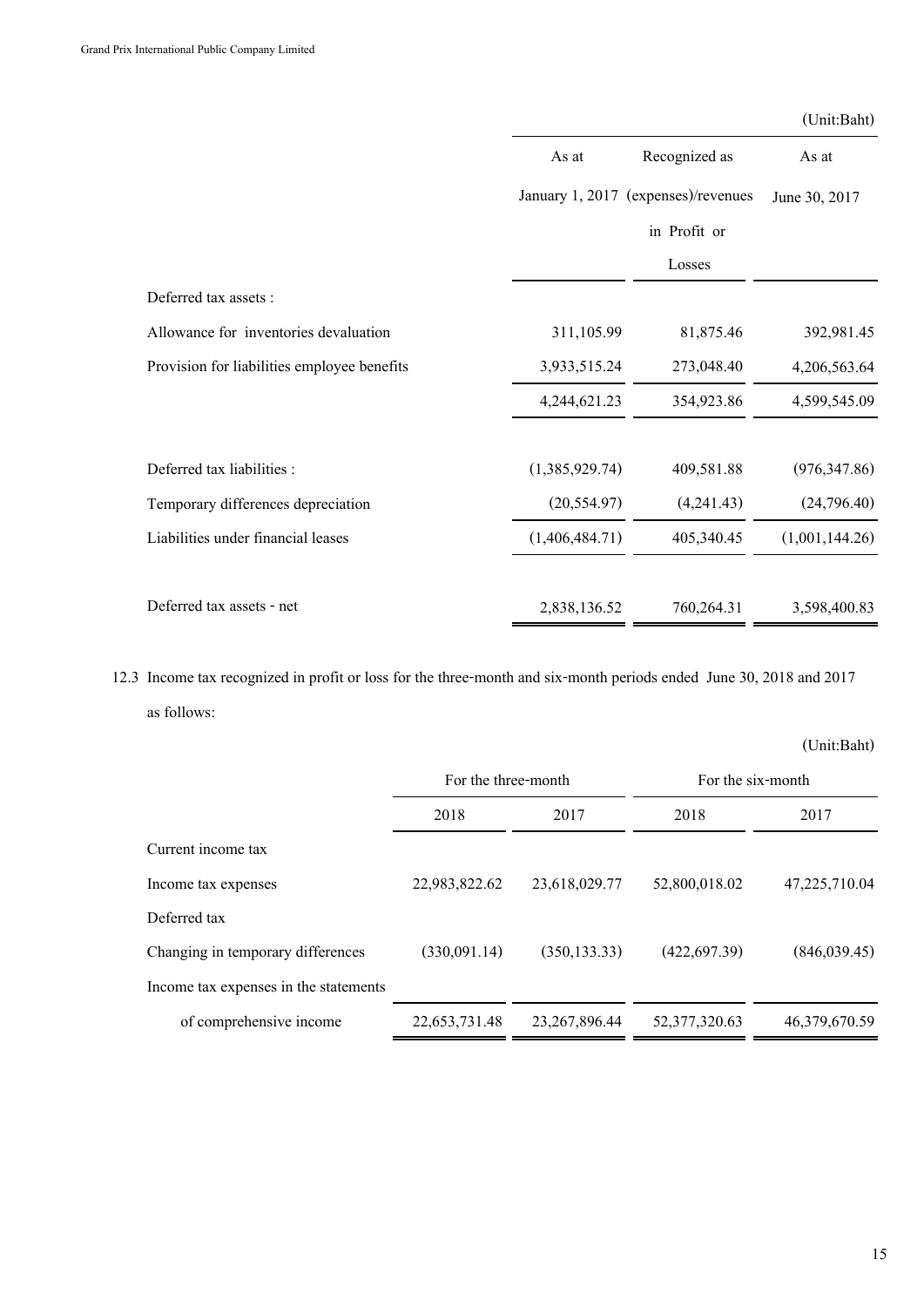12.4 Reconciliation between income tax expenses and the product of accounting profit multiplied by income tax rate for the three-month and six-month periods ended June 30, 2018 and 2017 presented as follows:

(Unit:Baht)

|                                    | For the three-month |                  | For the six-month |                |
|------------------------------------|---------------------|------------------|-------------------|----------------|
|                                    | 2018                | 2017             | 2018              | 2017           |
| Profit before income tax           | 112,888,926.88      | 115,659,996.43   | 261,921,896.90    | 233,278,804.85 |
| Tax rate                           | 20%                 | 20%              | 20%               | 20%            |
| Amount of income tax from tax rate | 22,577,785.38       | 23,131,999.29    | 52,384,379.38     | 46,655,760.97  |
| Tax effect implications for:       |                     |                  |                   |                |
| Non-deductible expenses            | 175,522.49          | 257,402.72       | 184,064.34        | 392,055.88     |
| Additional deductible expenses.    | (99, 576.38)        | (121, 505.57)    | (191, 123.08)     | (668, 146.26)  |
|                                    | 75,946.11           | 135,897.15       | (7,058.74)        | (276,090.38)   |
| Income tax expense reported in the |                     |                  |                   |                |
| statements of comprehensive income | 22,653,731.49       | 23, 267, 896. 44 | 52, 377, 320.64   | 46,379,670.59  |
| Effective income tax rate          | 20.07%              | 20.12%           | 20.00%            | 19.88%         |

## 13. Trade and other current payables

|                                 |               | (Unit:Baht)       |
|---------------------------------|---------------|-------------------|
|                                 | June 30, 2018 | December 31, 2017 |
| Trade accounts payable :        |               |                   |
| Related companies (Note 20.3.4) | 133,575.59    |                   |
| Other parties                   | 5,845,267.25  | 22,630,614.11     |
| Post date cheque                | 805,848.83    | 1,813,313.33      |
|                                 | 6,784,691.67  | 24,443,927.44     |
| Other current payables :        |               |                   |
| Accrued expenses                | 19,112,847.66 | 14,922,708.47     |
| Revenue department payable      |               | 4,173,387.86      |
| Suspense output tax             | 3,860,897.00  | 8,388,137.79      |
| Accrued withholding tax         | 10,442,080.10 | 2,939,643.12      |
| Others                          | 1,296,848.62  | 532,976.77        |
|                                 | 34,712,673.38 | 30,956,854.01     |
| Total                           | 41,497,365.05 | 55,400,781.45     |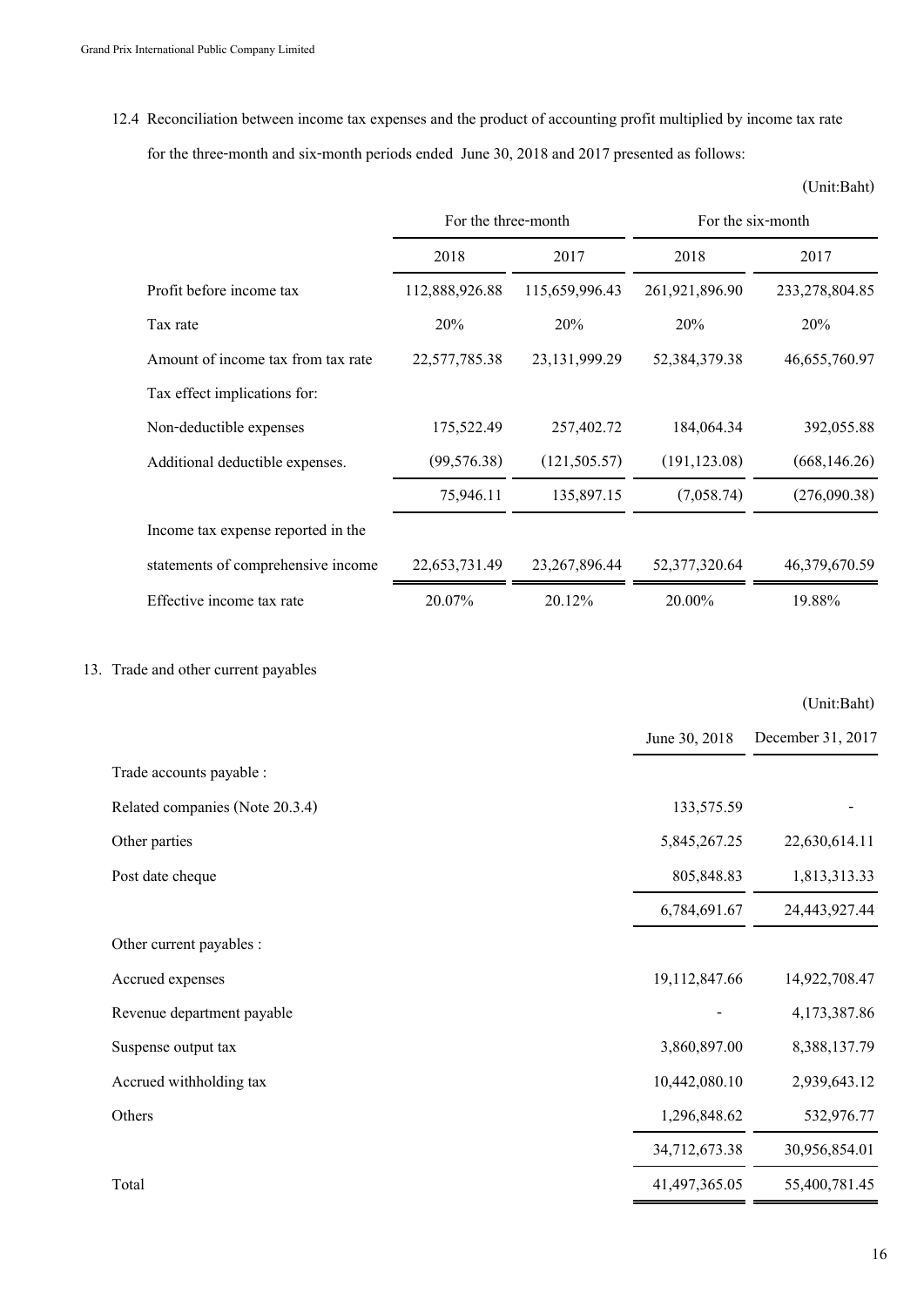#### 14. Unearned revenues

#### (Unit:Baht)

|                                        | June 30, 2018 | December 31, 2017 |
|----------------------------------------|---------------|-------------------|
| Unearned revenues for motor show event |               | 256, 137, 295. 75 |
| Unearned revenues for other event      |               | 250,000.00        |
| Others                                 | 606,795.33    | 252,079.02        |
| Total                                  | 606,795.33    | 256,639,374.77    |
|                                        |               |                   |

#### 15. Liabilities under finance lease contract

|                                          |               | (Unit:Baht)       |
|------------------------------------------|---------------|-------------------|
|                                          | June 30, 2018 | December 31, 2017 |
| Liabilities under finance lease contract | 408,373.08    | 780,934.80        |
| Less Current portion                     | (408,373.08)  | (780, 934.80)     |
| Net                                      | $\sim$        |                   |
|                                          |               |                   |

Details of assets under finance leases contract are as follows:

|                               |                | (Unit:Baht)       |
|-------------------------------|----------------|-------------------|
|                               | June 30, 2018  | December 31, 2017 |
| Motors vehicle                | 2,802,462.45   | 2,802,462.45      |
| Less Accumulated depreciation | (1,745,433.76) | (1,488,378.64)    |
| Book value                    | 1,057,028.69   | 1,314,083.81      |
|                               |                |                   |

The Company had entered into 3 hire-purchase contracts for rental of motor vehicles, with installment period 36 to 48 months, repayment in amount of Baht 69,335.20 per month. The hire-purchase contract will be ended in year 2018.

### 16. Non-current provisions for employee benefits

16.1 Movement of the present value of the employee benefit obligations for the six- month periods ended June 30, 2018 are as follows:

|                                       | (Unit:Baht)   |
|---------------------------------------|---------------|
| Balance as at beginning of the period | 22,208,497.06 |
| Current service cost                  | 1,059,648.00  |
| Interest cost                         | 373,434.00    |
| Balance as at end of the period       | 23,641,579.06 |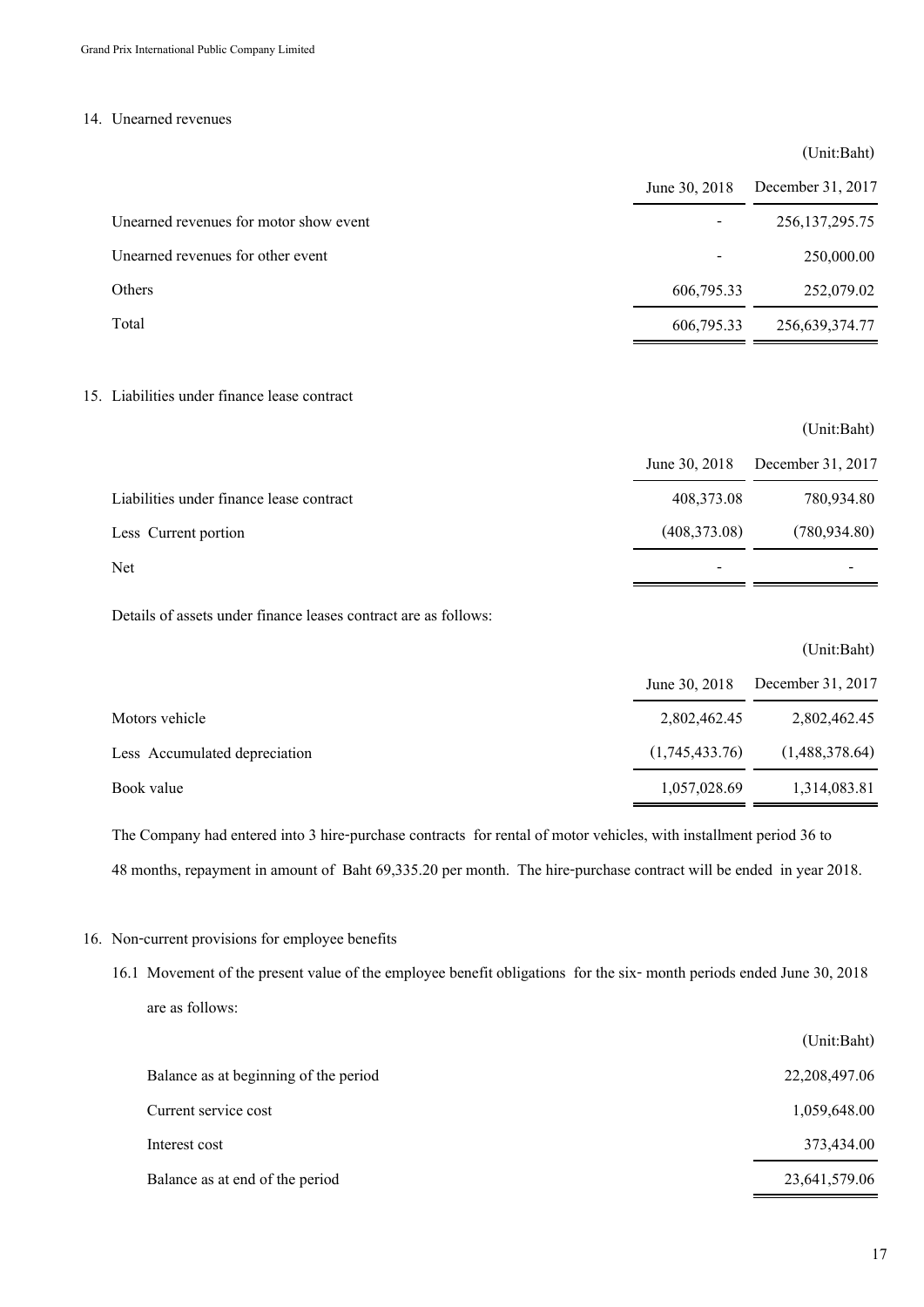16.2 Employee benefit expenses recognized in the statement of comprehensive income for the three-month and six-month periods ended June 30, 2018 and 2017 are as follows:

|                               | For the three-month |            | For the six-month |              |
|-------------------------------|---------------------|------------|-------------------|--------------|
|                               | 2018                | 2017       | 2018              | 2017         |
| Costs of selling and services | 382,356.00          | 371,441.00 | 764,712.00        | 742,882.00   |
| Distribution cost             | 64,149.00           | 60,730.00  | 128,298.00        | 121,460.00   |
| Administrative expenses       | 270,036.00          | 250,450.00 | 540,072.00        | 500,900.00   |
| Total                         | 716,541.00          | 682,621.00 | 1,433,082.00      | 1,365,242.00 |

### 17. **Dividend paid**

- 17.1 According to Board of Director meeting No.4/2018 held on May 10, 2018, resolved to pay the interim dividend from Retained Earnings and the operating result of quarter 1st Year 2018 for the total eligible shares of 600 million shares at the rate of Baht 0.15 per share totalling Baht 90.00 million to the shareholders. The company already paid such dividend on June 7, 2018.
- 17.2 According to Board of Director meeting No.3/2017 held on June 16, 2017, resolved to pay the interim dividend from the operating result of January to April 2017 for the total eligible shares of 500 million shares at the rate of Baht 0.14 per share totalling Baht 70.00 million to the shareholders. The company already paid such dividend on July 7, 2017.

#### 18. Provident fund

The Company contributed to the provident fund for the three-month and six-month periods ended June 30, 2018 and 2017 are as follows:

(Unit:Baht)

|                                | For the three-month |              | For the six-month |              |
|--------------------------------|---------------------|--------------|-------------------|--------------|
|                                | 2018                | 2017         | 2018              | 2017         |
| Contribution to provident fund | 848,422.00          | 1,010,554.21 | 1,704,546.00      | 1,836,384.00 |
| Total                          | 848,422.00          | 1,010,554.21 | 1,704,546.00      | 1,836,384.00 |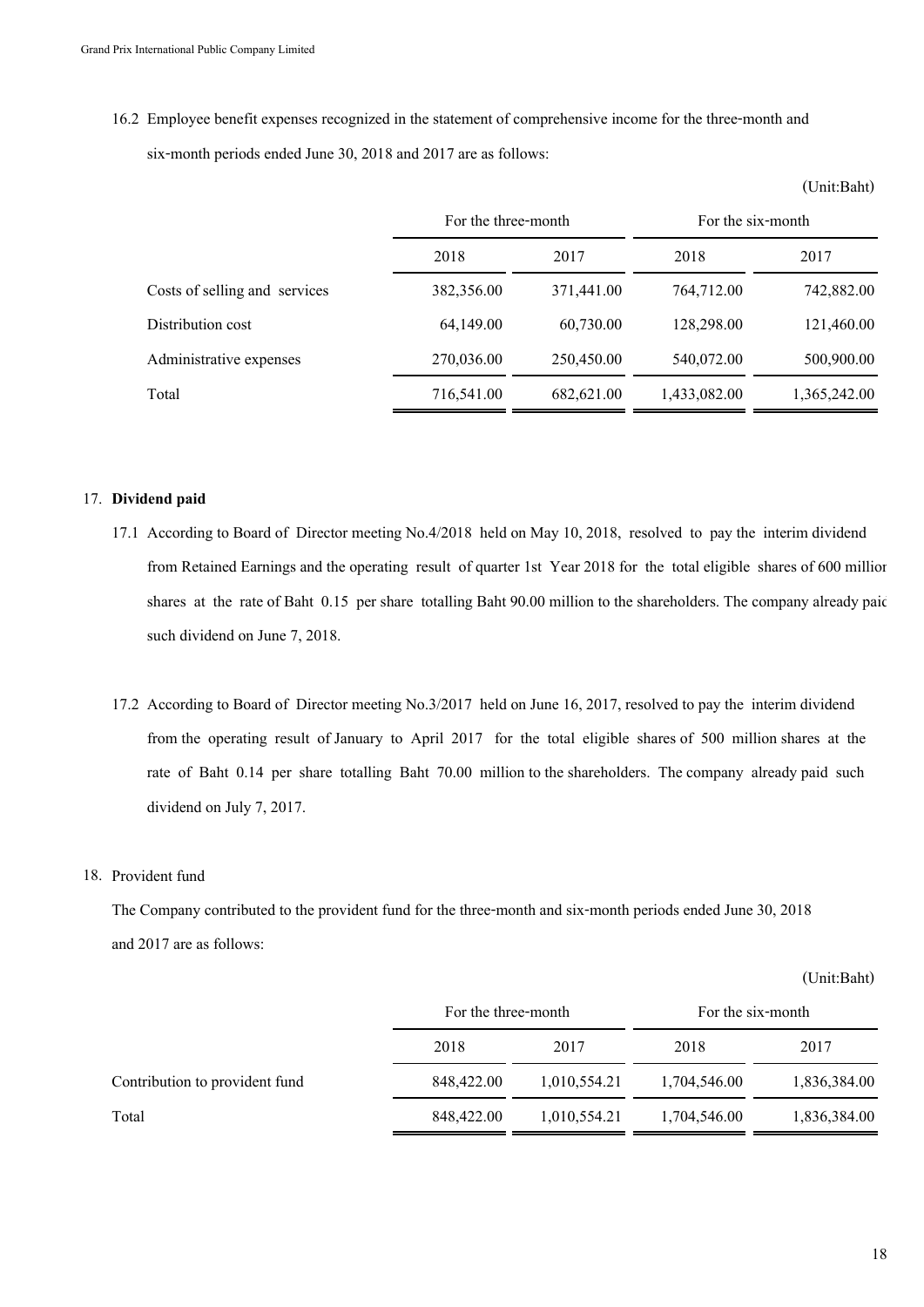## 19. Expenses by nature

Expenses by nature for the three-month and six-month periods ended June 30, 2018 and 2017 are as follows:

|                                  | For the three-month |                  | For the six-month |                  |  |
|----------------------------------|---------------------|------------------|-------------------|------------------|--|
|                                  | 2018                | 2017             | 2018              | 2017             |  |
| Changing in finished goods and   |                     |                  |                   |                  |  |
| work in process                  | 1,359,569.55        | 185,892.23       | 704,021.29        | (7,619,978.12)   |  |
| Raw material used                | 3,268,618.30        | 10,268,589.44    | 10,673,669.89     | 15,022,693.91    |  |
| Hire of work expenses for plate, |                     |                  |                   |                  |  |
| original manuscript and others   | 4,482,133.55        | 9,150,475.00     | 13,853,519.66     | 17, 178, 855. 41 |  |
| Employee expenses                | 39,804,568.11       | 45, 431, 881. 65 | 82,561,121.90     | 89,722,915.18    |  |
| Service charge for using area    |                     |                  |                   |                  |  |
| for organizing event             | 48,033,025.19       | 53,943,168.83    | 106,618,478.04    | 107,658,580.84   |  |
| Structure decoration expenses    | 27,395,717.97       | 29,343,081.77    | 46, 444, 857. 97  | 46,477,548.96    |  |
| Advertising expenses             | 10,615,776.95       | 10,107,003.66    | 19,134,467.67     | 21,861,003.37    |  |
| Hire of work expenses for        |                     |                  |                   |                  |  |
| organize activities              | 5,949,835.10        | 12,212,379.27    | 22,984,860.77     | 23,481,391.57    |  |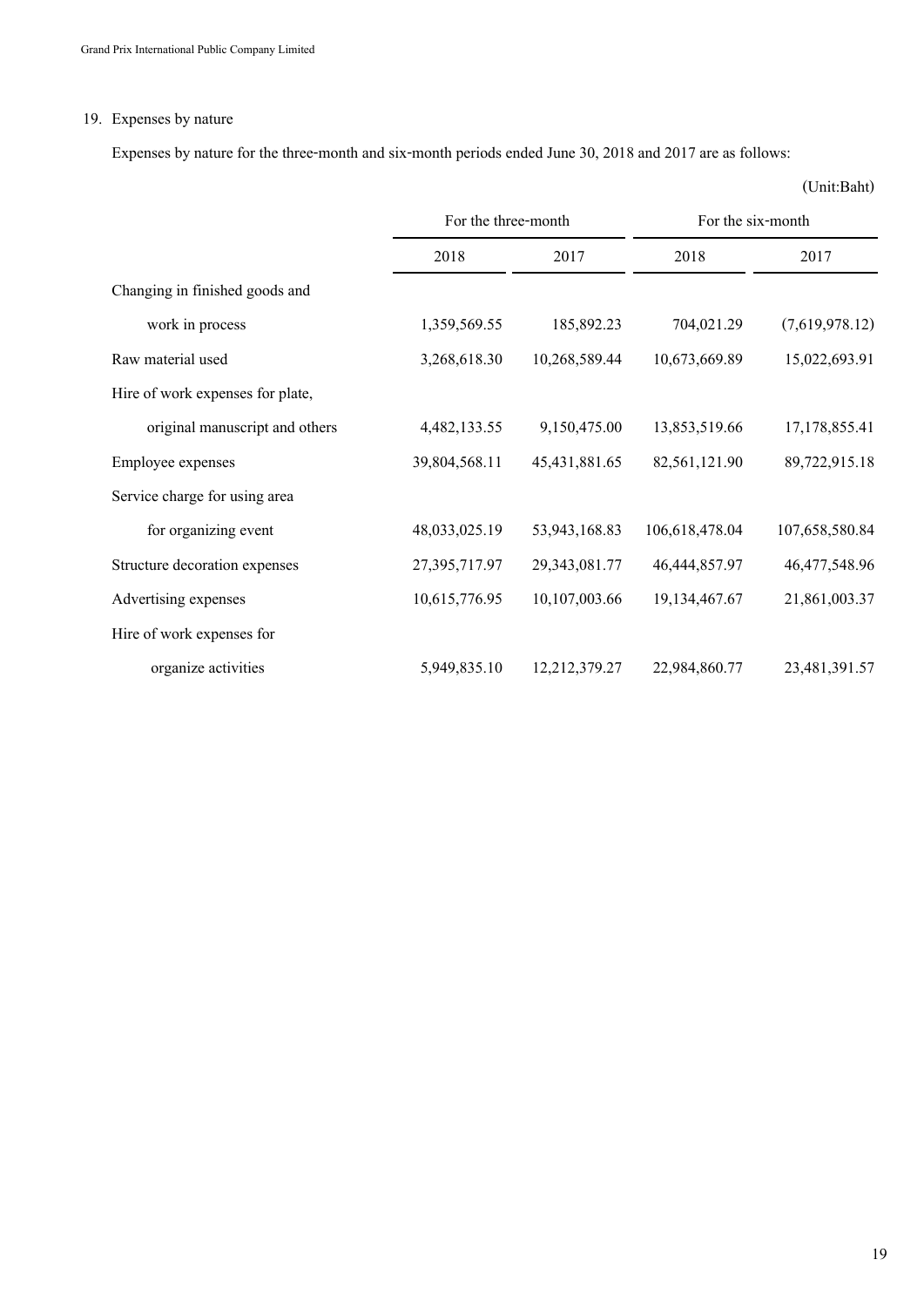## 20 Transaction with related parties

20.1 Relationship between the related parties summarized as follows:

| Persons or company           | Relationship type   | Type of transactions         | Pricing policy                 |
|------------------------------|---------------------|------------------------------|--------------------------------|
|                              |                     |                              |                                |
| <b>Blue Diamond Golf And</b> | Common director and | Provide event organizer      | Close to normal business price |
| Water Sport Club Co., Ltd.   | shareholder         | services                     | of another customer            |
|                              |                     | Provide printing services    | Close to normal business price |
|                              |                     |                              | of another customer            |
|                              |                     | Provide advertising services | Close to normal business price |
|                              |                     |                              | of another customer            |
|                              |                     | Provide art work service     | Close to normal business price |
|                              |                     |                              | of another customer            |
|                              |                     | Provide office for rental    | Close to market price          |
|                              |                     | Provide advertising services | Close to normal business price |
|                              |                     |                              | of another customer            |
|                              |                     | Rental for using area for    | Close to agreement price       |
|                              |                     | event venue                  | of the contract                |
|                              |                     | Leasehold                    | Close to agreement price       |
|                              |                     |                              | of the contract                |
| Yachiyoda Allow Wheel        | Common director and | Provide printing services    | Close to normal business price |
| Co., Ltd                     | shareholder         |                              | of another customer            |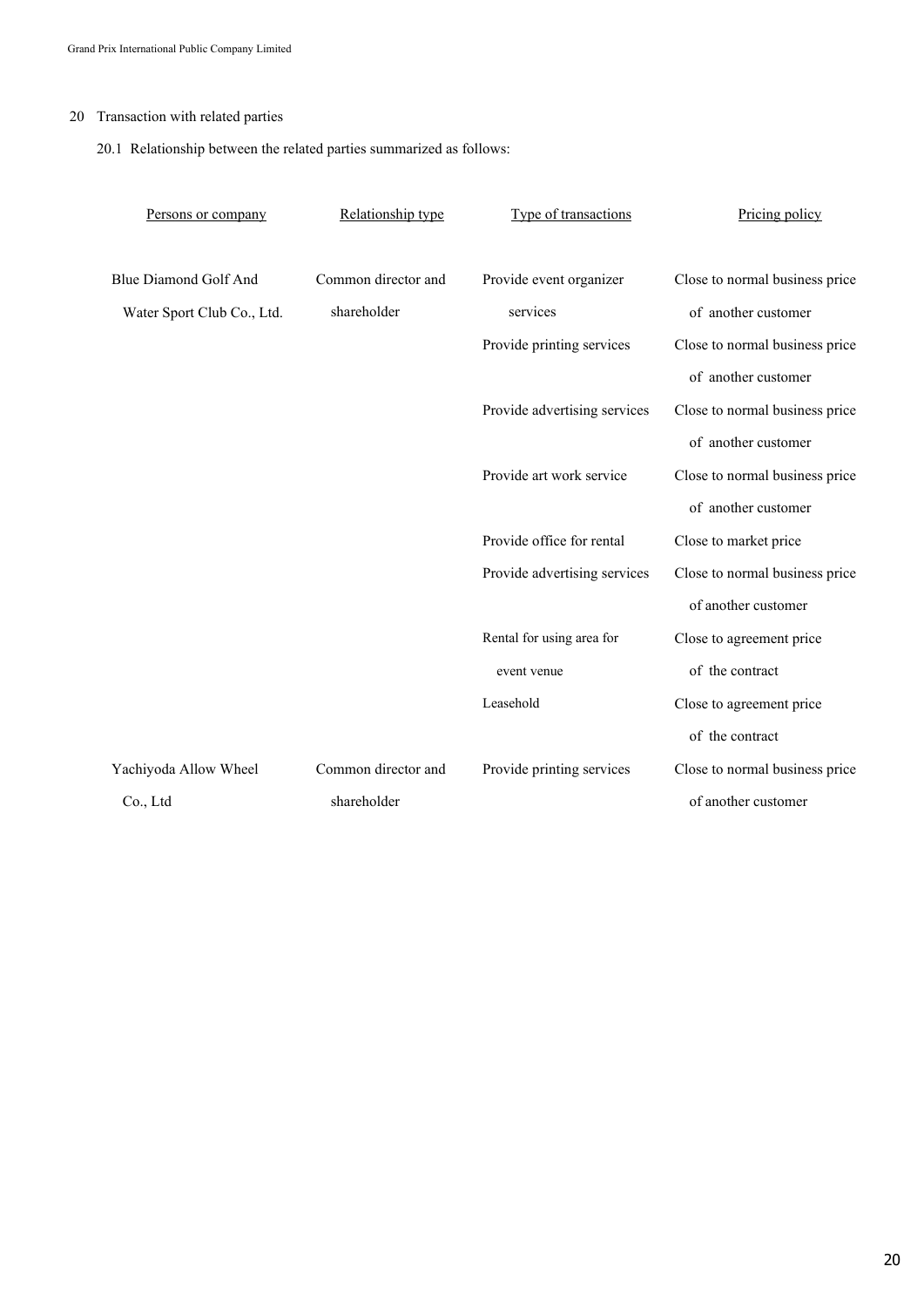### 20.2 Transactions in the statement of comprehensive income

Significant revenues and expenses with related parties for the six-month periods ended June 30, 2018 and 2017 summarized as follows:

|                                    |                     |              |                   | (Unit:Baht)   |
|------------------------------------|---------------------|--------------|-------------------|---------------|
|                                    | For the three-month |              | For the six-month |               |
|                                    | 2018                | 2017         | 2018              | 2017          |
| 20.2.1 Revenues from services      |                     |              |                   |               |
| Blue Diamond Golf And Water        |                     |              |                   |               |
| Sport Club Co., Ltd.               | 842, 867. 77        | 1,000,596.02 | 1,731,072.00      | 1,646,460.00  |
| Yachiyoda Allow Wheel Co., Ltd.    | 24,500.00           |              | 87,000.00         |               |
|                                    | 867, 367. 77        | 1,000,596.02 | 1,818,072.00      | 1,646,460.00  |
| 20.2.2 Other income                |                     |              |                   |               |
| Blue Diamond Golf And Water        |                     |              |                   |               |
| Sport Club Co., Ltd.               | 112,500.00          | 112,500.00   | 225,000.00        | 225,000.00    |
| 20.2.3 Cost of services            |                     |              |                   |               |
| Blue Diamond Golf And Water        |                     |              |                   |               |
| Sport Club Co., Ltd.               | 1,035,292.61        | 352,327.11   | 1,035,292.61      | 352,327.11    |
| 20.2.4 Distribution cost           |                     |              |                   |               |
| <b>Blue Diamond Golf And Water</b> |                     |              |                   |               |
| Sport Club Co., Ltd.               | 170,000.00          | 70,000.00    | 170,000.00        | 170,000.00    |
| 20.2.5 Key executive remuneration  |                     |              |                   |               |
| Short-term benefits                | 8,094,177.00        | 8,993,095.50 | 16,188,341.00     | 17,986,191.00 |
| Post-employment benefits           | 109,921.03          | 104,627.50   | 219,842.06        | 209,255.00    |
|                                    | 8,204,098.03        | 9,097,723.00 | 16,408,183.06     | 18,195,446.00 |

20.3 Transactions in the statement of financial position

Significant balance with related parties as at June 30, 2018 and December 31, 2017 summarized as follows:

|                                                  |               | (Unit:Baht)       |
|--------------------------------------------------|---------------|-------------------|
|                                                  | June 30, 2018 | December 31, 2017 |
| 20.3.1 Trade and other current receivables       |               |                   |
| Trade accounts receivable :                      |               |                   |
| Blue Diamond Golf And Water Sport Club Co., Ltd. | 1,429,799.27  | 436,617.78        |
| Yachiyoda Allow Wheel Co., Ltd.                  | 14,445.00     | 214,000.00        |
|                                                  | 1,444,244.27  | 650, 617.78       |
| Other current receivables :                      |               |                   |
| Blue Diamond Golf And Water Sport Club Co., Ltd. | 2,734,073.63  | 80,250.00         |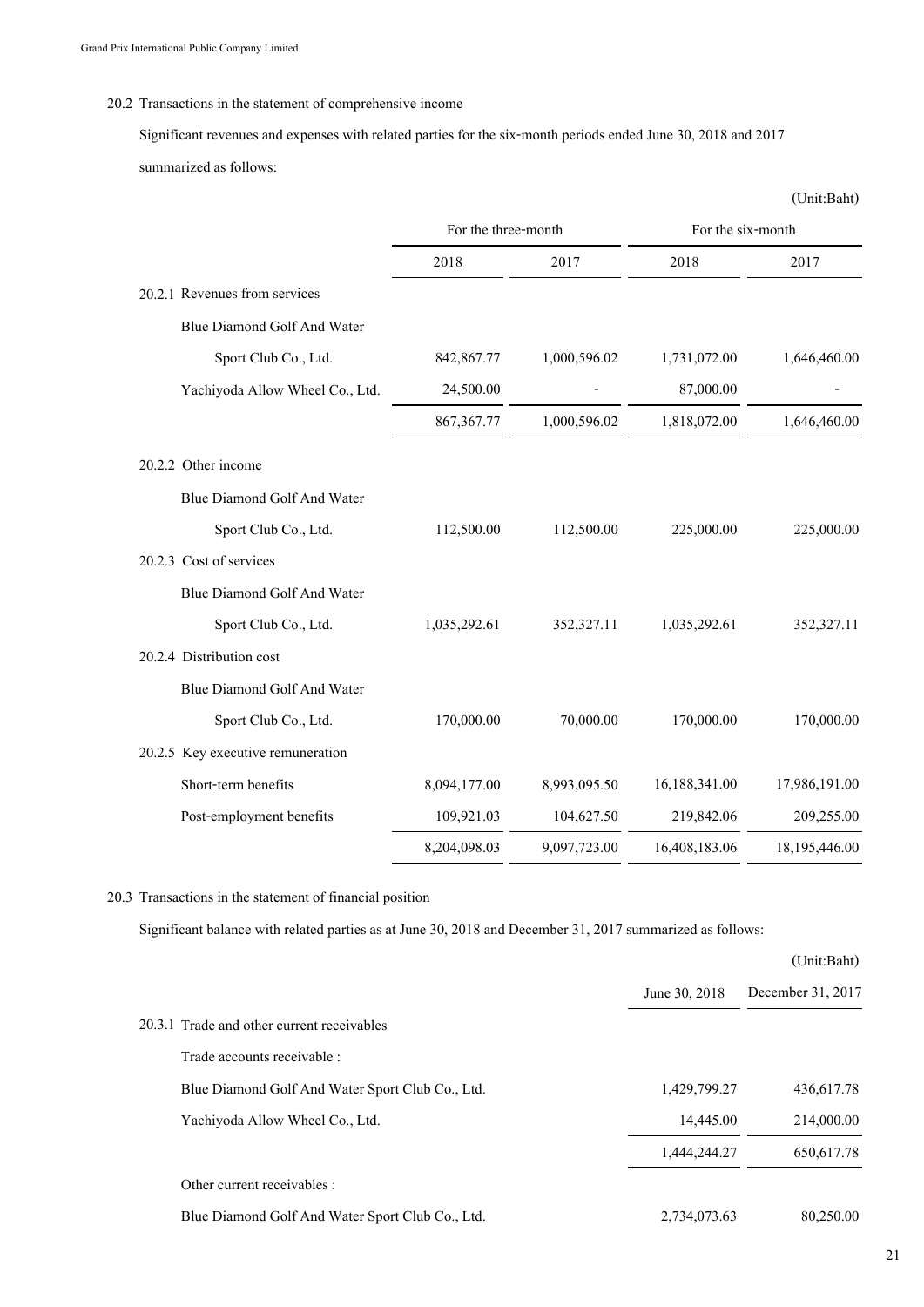(Unit:Baht)

|                        | June 30, 2018 | December 31, 2017 |
|------------------------|---------------|-------------------|
| 20.3.2 Long-term loans |               |                   |
| Employee               | 678,141.00    | 355,593.00        |

The Company had loan to employees with payment due within two years deducted from salaries and monthly wages, bearing no interest under welfare condition.

Movement of long-term loan to related person were as follows:

|           |            |            |            | (Unit:Baht) |
|-----------|------------|------------|------------|-------------|
|           | January 1, | Additional | Repayment  | June $30$ , |
|           | 2018       | lending    |            | 2018        |
| Employees | 355,593.00 | 531,000.00 | 208,452.00 | 678,141.00  |
|           | 355,593.00 | 531,000.00 | 208,452.00 | 678,141.00  |
|           |            |            |            |             |
|           |            |            |            | (Unit:Baht) |

|                                                  | June 30, 2018 | December 31, 2017 |
|--------------------------------------------------|---------------|-------------------|
| 20.3.3 Other non-current assets                  |               |                   |
| Blue Diamond Golf And Water Sport Club Co., Ltd. | 2,871,245.76  |                   |
| 20.3.4 Trade current payables                    |               |                   |
| Blue Diamond Golf And Water Sport Club Co., Ltd. | 133,575.59    |                   |

### 21. Supplementary disclosure of cash flow information

Cash and cash equivalents consist of cash on hand and deposits at financial institutions

21.1 Cash and cash equivalents as at the beginning of period are as follows:

|                  |                 | (Unit:Baht)      |
|------------------|-----------------|------------------|
|                  | January 1, 2018 | January 1, 2017  |
| Cash             | 120,424.25      | 12,698.50        |
| Current accounts | 88,598.98       | 3,875,554.79     |
| Savings deposit  | 413,638,544.16  | 55,231,169.98    |
| Fixed deposit    | 141,001.45      | 1,145,974.45     |
| Total            | 413,988,568.84  | 60, 265, 397. 72 |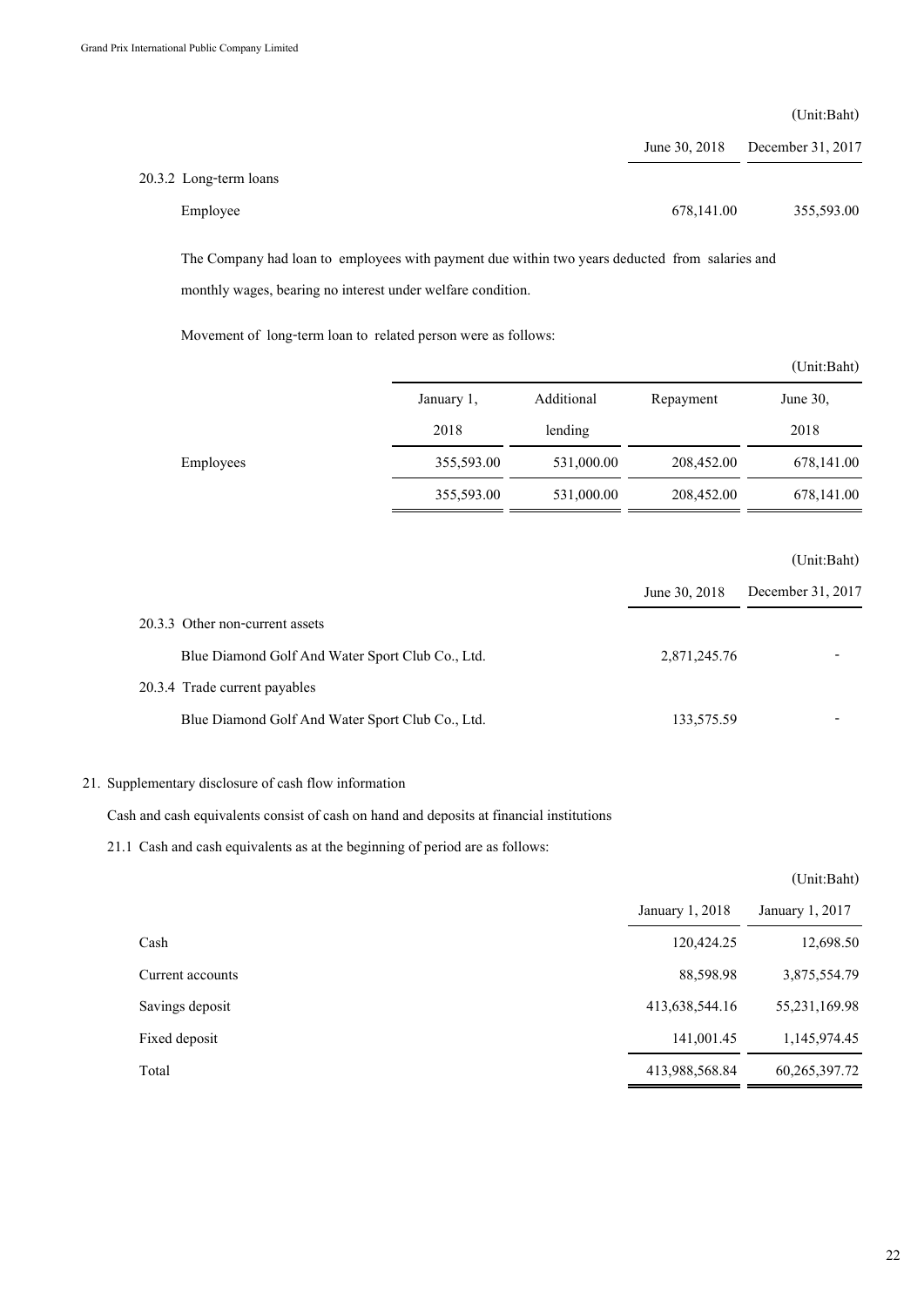#### 21.2 Cash and cash equivalents as at the end of period are as follows:

|                  |               | (Unit:Baht)   |
|------------------|---------------|---------------|
|                  | June 30, 2018 | June 30, 2017 |
| Cash             | 132,278.25    | 114,165.74    |
| Current accounts | 223,788.58    | 113,908.94    |
| Savings deposit  | 11,439,342.38 | 98,359,804.30 |
| Fixed deposit    | 50,596.64     | 114,627.60    |
| Total            | 11,846,005.85 | 98,702,506.58 |

21.3 Non-cash transactions for the six-month ended June 30, 2018 were as follows:

21.3.1 The Company purchased office equipment amounting to Baht 0.31 million presented as other payables.

21.4 Non-cash transactions for the six-month ended June 30, 2017 were as follows:

21.4.1 The Company purchased office equipment amounting to Baht 3.82 million presented as other payables.

21.4.2 The Company transferred other non-current assets (barter goods) as fixed assets amounting to Baht 0.018 million.

21.4.3 The Company transferred office equipment deactivated as other non-current assets amounting to Baht 0.019 million.

21.4.4 The company has accrued dividend to Baht 70.00 million

## 22. Commitments and contingent liabilities

22.1 As at June 30, 2018 and December 31, 2017 The Company had commitments to pay the rental and service charge according to agreements as follows:

|                            |               | (Unit:Baht)       |
|----------------------------|---------------|-------------------|
|                            | June 30, 2018 | December 31, 2017 |
| Within 1 year              | 1,751,261.72  | 2,499,333.66      |
| Over 1 year within 5 years | 6,438,580.30  | 676,779.58        |
| Total                      | 8,189,842.02  | 3,176,113.24      |

- 22.2 The Company has contingent liabilities from letter of guarantee to Metropolitan Electricity Authority issued by electricity usage Baht 0.31 million, purchasing gasoline agreement with a private company Baht 0.10 million and monthly mailing post service with Thailand Post Co.,Ltd. Baht 0.01 million total amount of Baht 0.42 million secured by fixed deposit as stated in note 8.
- 22.3 The Company has contingent liabilities from letter of guarantee by bank Baht 5 million for Sports Authority of Thailand for minimum revenue guarantee from managing right and privilege for providing Air Race 1 World Cup Thailand 2017 supporter according to contract no.001/2017 dated on October 27, 2017.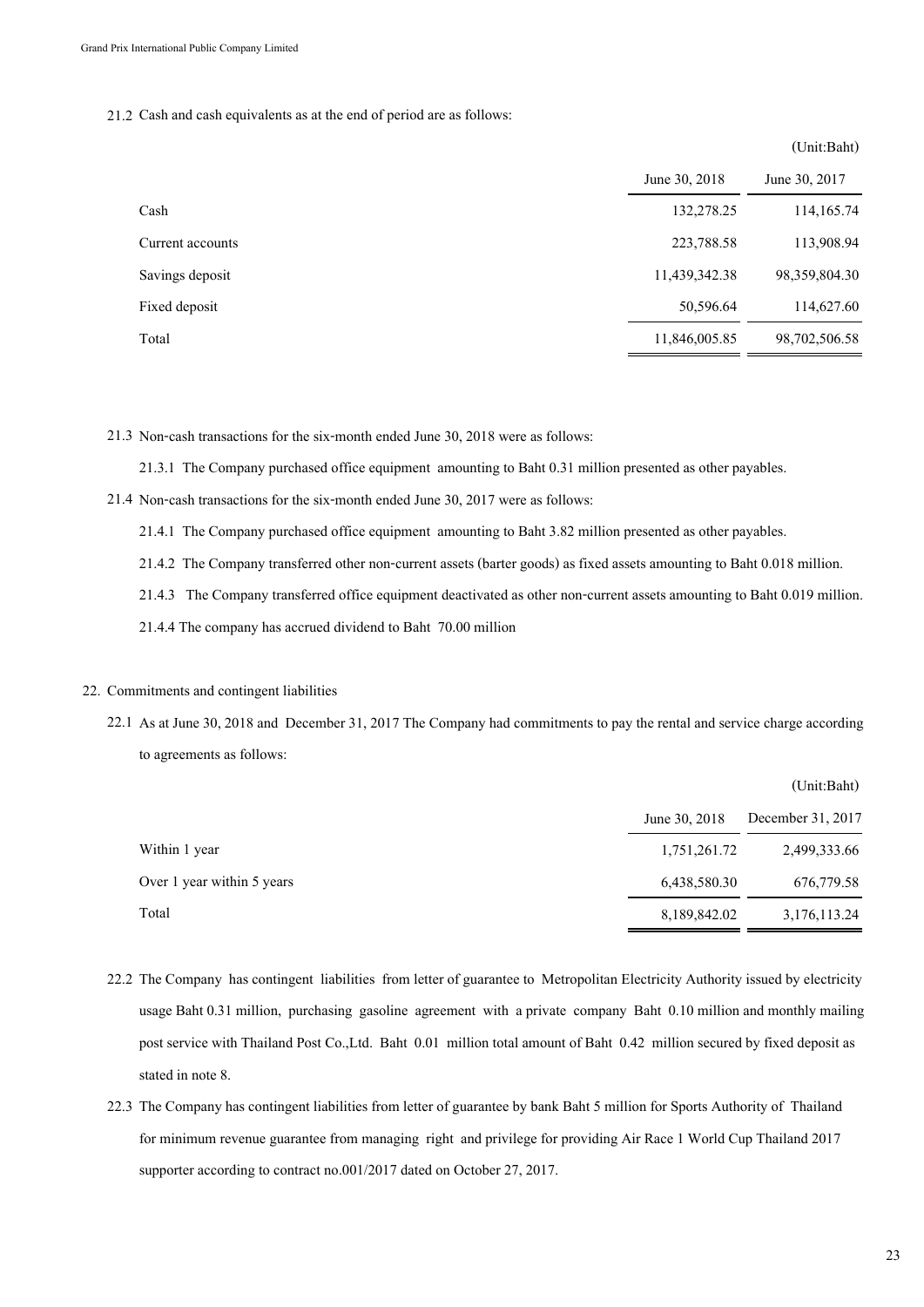## 23. Business segment information

Operating segment information is reported in a manner consistent with the internal reports that are regularly reviewed by the chief decision maker officer in order to make decisions about the allocation of resources to the segment and assess its performance. The chief decision maker officer is the Managing Director of the Company. The main segment operation of the Company for the three-month and six-month periods ended June 30, 2018 and 2017 as follows:

(Unit:Baht)

|                                  | Activities         |                    | Media & Publishing |                   | Provide printing services |                    | Total              |                    |
|----------------------------------|--------------------|--------------------|--------------------|-------------------|---------------------------|--------------------|--------------------|--------------------|
|                                  | 2018               | 2017               | 2018               | 2017              | 2018                      | 2017               | 2018               | 2017               |
| Revenues from sales and services | 272,056,630.09     | 278,472,192.95     | 15,241,037.24      | 19,575,192.75     | 7,389,616.00              | 27,313,588.02      | 294, 687, 283. 33  | 325,360,973.72     |
| Costs of sales and services      | (121, 967, 309.09) | (136, 548, 122.34) | (13,741,445.36)    | (11, 159, 525.53) | (6,506,382.30)            | (20, 933, 498, 79) | (142, 215, 136.75) | (168, 641, 146.66) |
| Gross Profit                     | 150,089,321.00     | 141,924,070.61     | 1,499,591.88       | 8,415,667.22      | 883,233.70                | 6,380,089.23       | 152,472,146.58     | 156,719,827.06     |
| Other income                     |                    |                    |                    |                   |                           |                    | 2,802,191.02       | 2,242,518.47       |
| Distribution cost                |                    |                    |                    |                   |                           |                    | (13,324,961.22)    | (14,782,037.08)    |
| Administrative expenses          |                    |                    |                    |                   |                           |                    | (29,050,458.63)    | (28, 114, 653.55)  |
| Financial costs                  |                    |                    |                    |                   |                           |                    | (9,990.87)         | (405, 658.47)      |
| Profit before income tax         |                    |                    |                    |                   |                           |                    | 112,888,926.88     | 115,659,996.43     |
| Income tax expenses              |                    |                    |                    |                   |                           |                    | (22, 653, 731.48)  | (23, 267, 896.44)  |
| Profit for the period            |                    |                    |                    |                   |                           |                    | 90,235,195.40      | 92,392,099.99      |

Statement of comprehensive income for the three - month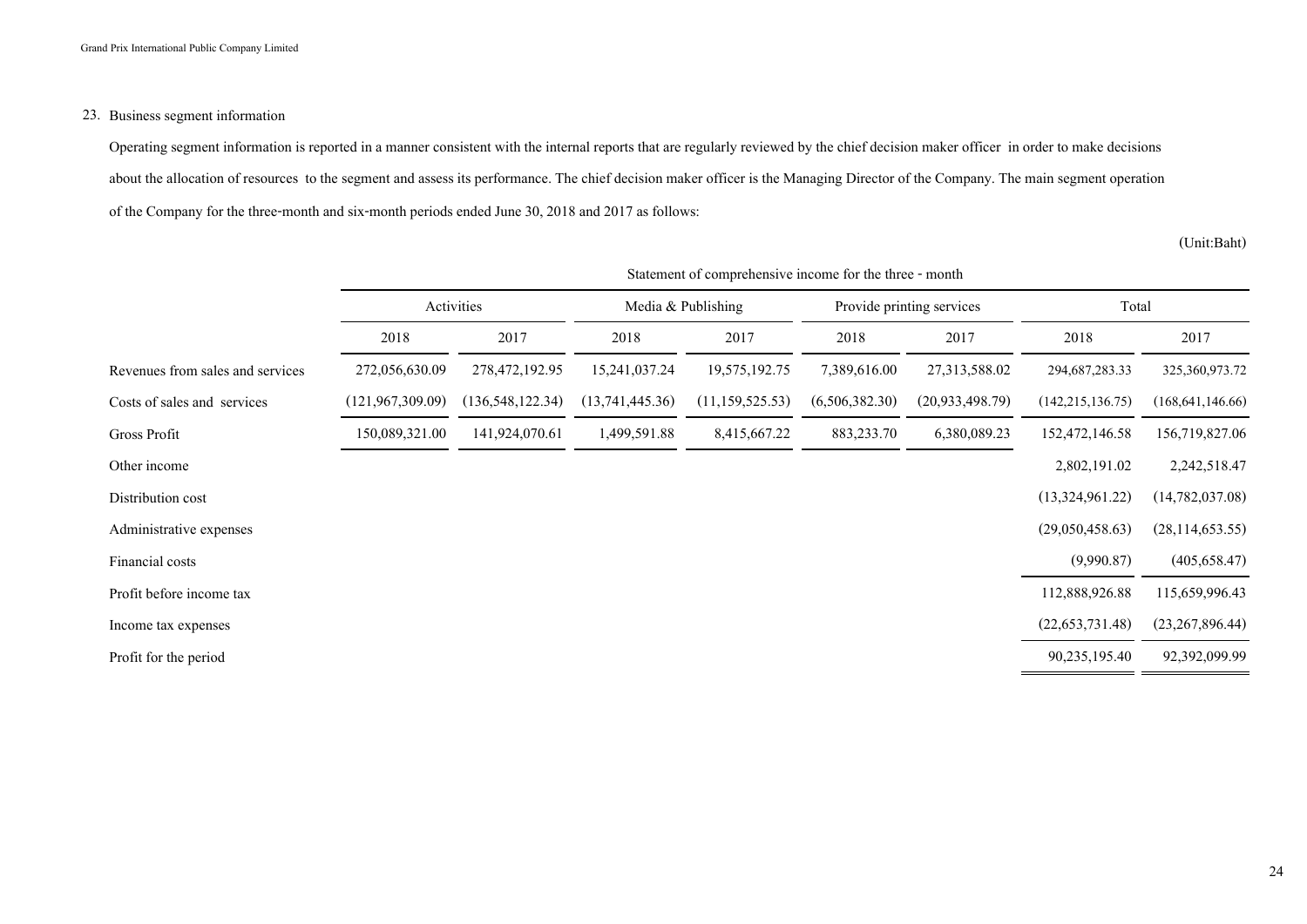|                                  | Activities         |                    | Media & Publishing |                   | Provide printing services |                   | Total              |                    |
|----------------------------------|--------------------|--------------------|--------------------|-------------------|---------------------------|-------------------|--------------------|--------------------|
|                                  | 2018               | 2017               | 2018               | 2017              | 2018                      | 2017              | 2018               | 2017               |
| Revenues from sales and services | 593,594,518.86     | 555,457,878.55     | 27,406,545.70      | 32, 361, 504. 08  | 27,700,336.60             | 39,029,294.58     | 648, 701, 401. 16  | 626,848,677.21     |
| Costs of sales and services      | (253, 864, 209.94) | (255, 074, 983.17) | (26,620,071.36)    | (22, 543, 217.25) | (21, 189, 488.33)         | (29, 440, 726.70) | (301, 673, 769.63) | (307, 058, 927.12) |
| Gross Profit                     | 339,730,308.92     | 300, 382, 895. 38  | 786,474.34         | 9,818,286.83      | 6,510,848.27              | 9,588,567.88      | 347,027,631.53     | 319,789,750.09     |
| Other income                     |                    |                    |                    |                   |                           |                   | 4,657,733.49       | 4,194,979.21       |
| Distribution cost                |                    |                    |                    |                   |                           |                   | (29,883,791.80)    | (34, 445, 453.95)  |
| Administrative expenses          |                    |                    |                    |                   |                           |                   | (59,856,424.22)    | (55, 420, 433.17)  |
| Financial costs                  |                    |                    |                    |                   |                           |                   | (23, 252.10)       | (840, 037.33)      |
| Profit before income tax         |                    |                    |                    |                   |                           |                   | 261,921,896.90     | 233,278,804.85     |
| Income tax expenses              |                    |                    |                    |                   |                           |                   | (52,377,320.63)    | (46,379,670.59)    |
| Profit for the period            |                    |                    |                    |                   |                           |                   | 209, 544, 576. 27  | 186,899,134.26     |

Statement of comprehensive income for the six-month